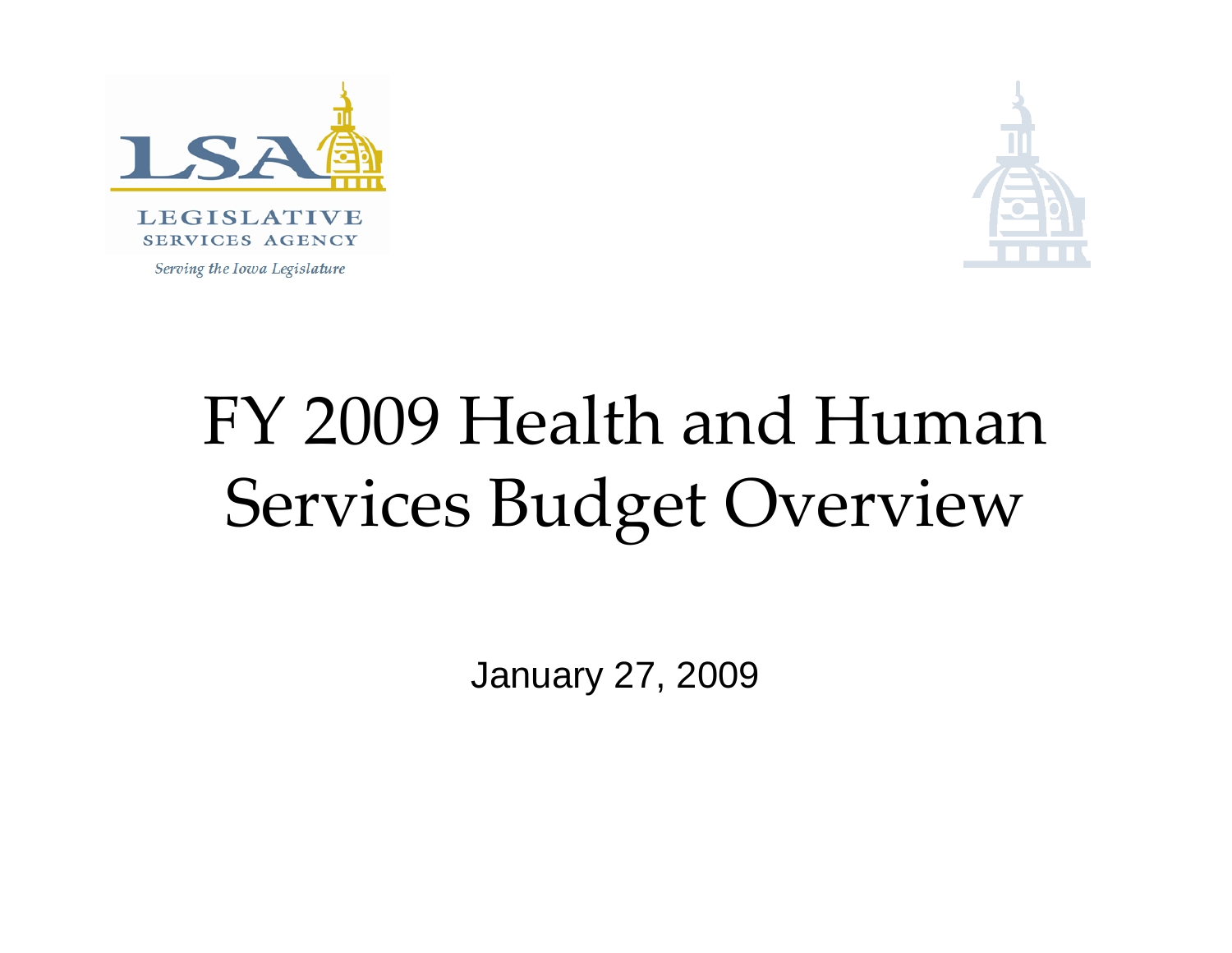# Legislative Services Agency

- X A nonpartisan agency of the Legislative Branch.
- ◆ Serves ALL members of the General Assembly.
- X Employs professional legal, fiscal, computer, and information services staff.
- $\blacklozenge$  Services include:
	- ◆ Bill and amendment drafting;
	- Legal, fiscal, and legislative research and analysis;
	- Interim committee and budget subcommittee staffing.



LSA: January 2009 1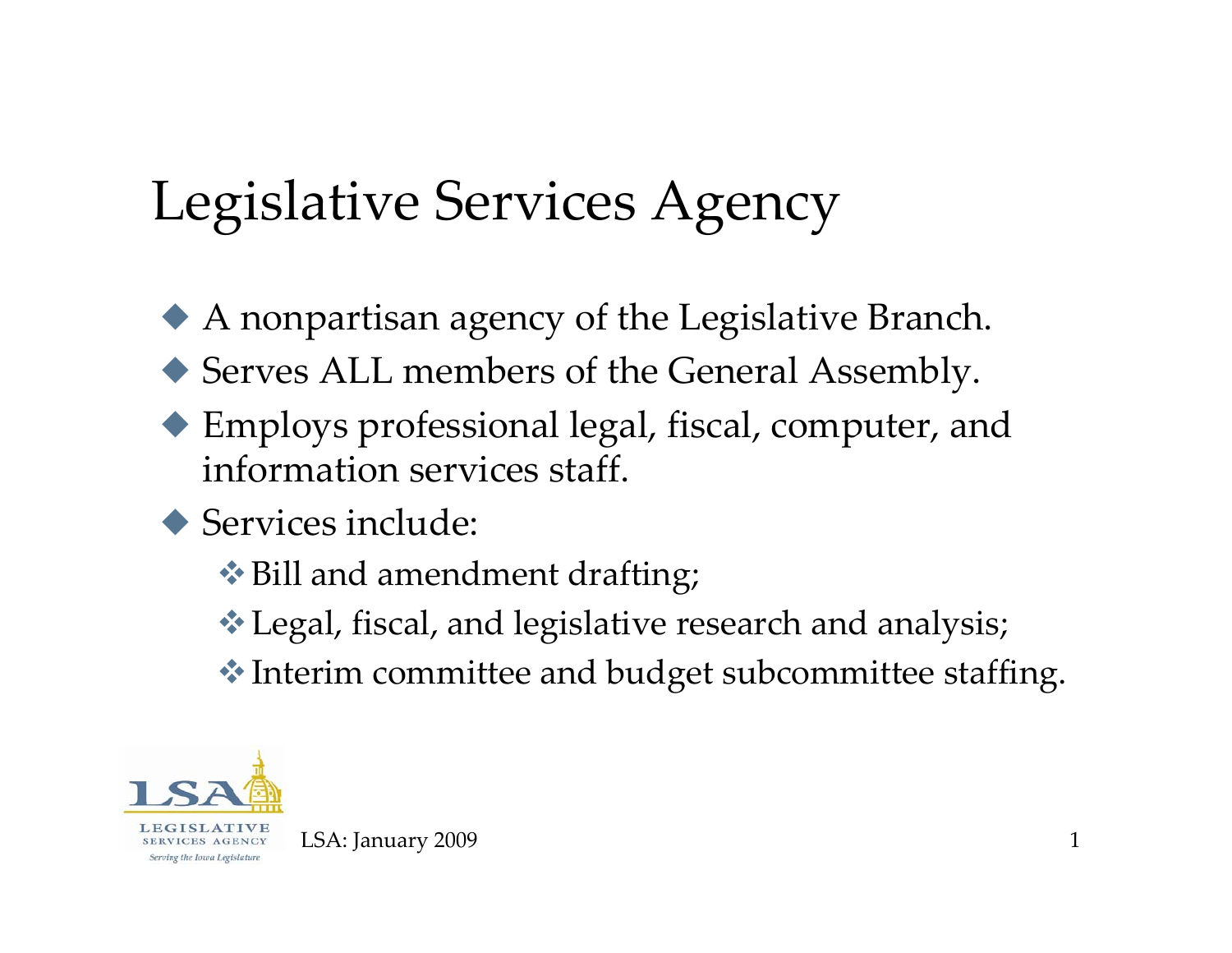### HHS Subcommittee





\*Numbers are prior to across the board budget reduction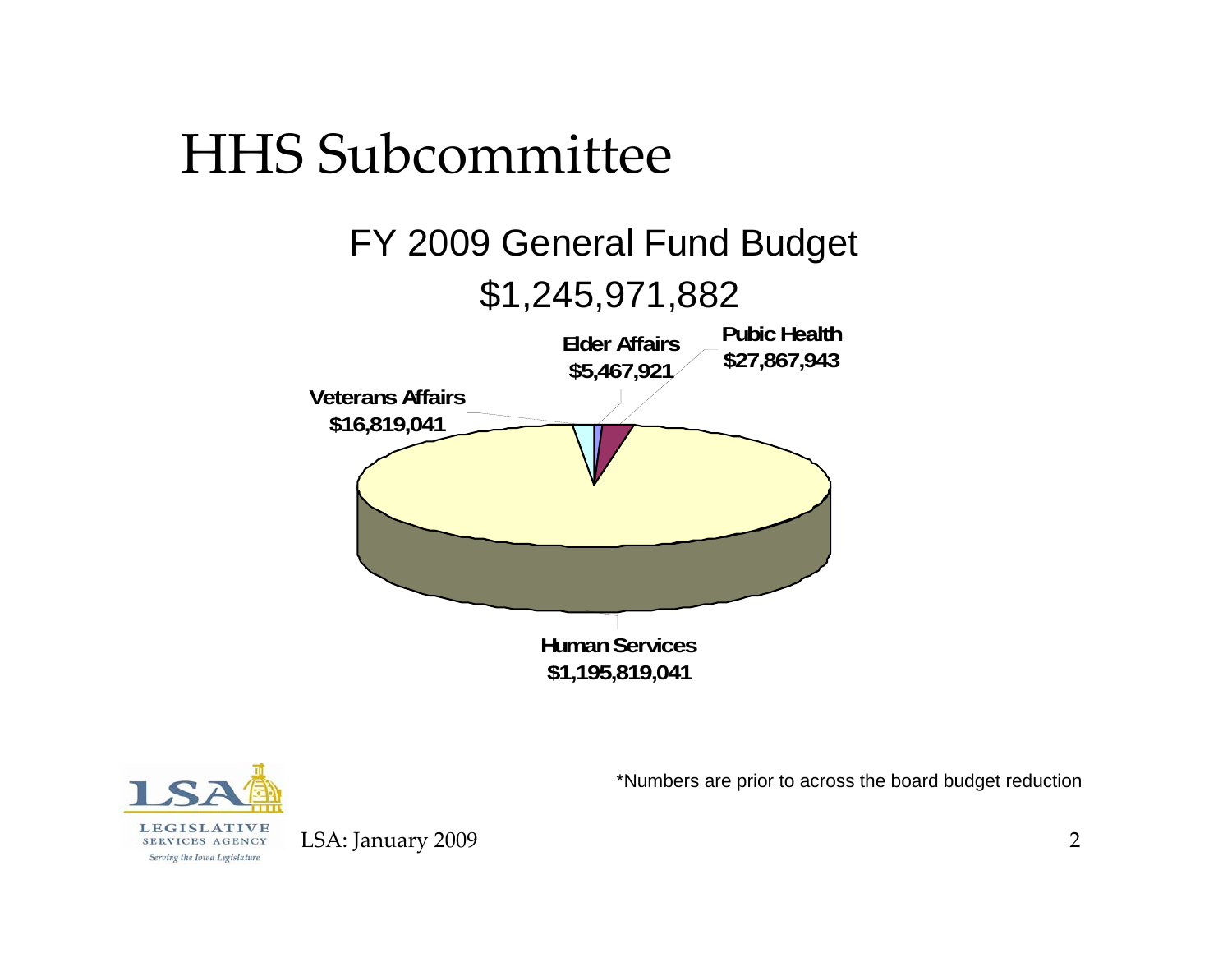### Department of Elder Affairs

### ◆ \$5.5 million General Fund Budget

Dept. Elder Affairs - State Funds



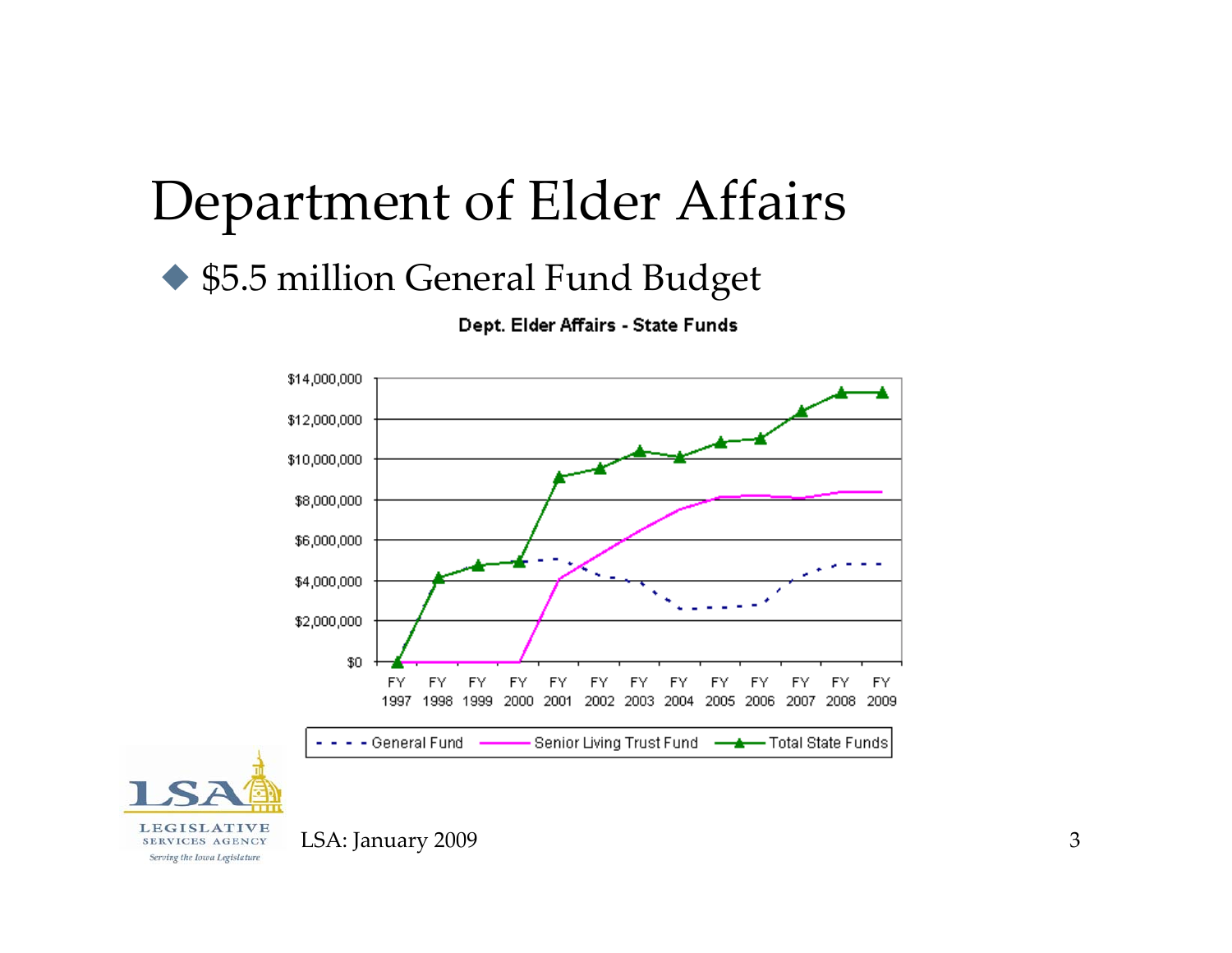# Department of Elder Affairs

 $\blacklozenge$  The Department is an advocate for elder Iowans and is responsible for developing <sup>a</sup> comprehensive and coordinated system of services and activities for older people through 13 designated Area Agencies on Aging across the State.

#### $\blacktriangleright$  Just a few of the services provided include:

- Case Management
- **★ Home Delivered Meals**
- Adult Day Care
- $\blacklozenge$  The Department also provides a variety of educational opportunities including an annual Governor's Conference on Aging.
- $\blacklozenge$  More information available at <http://www.state.ia.us/elderaffairs/index.html>



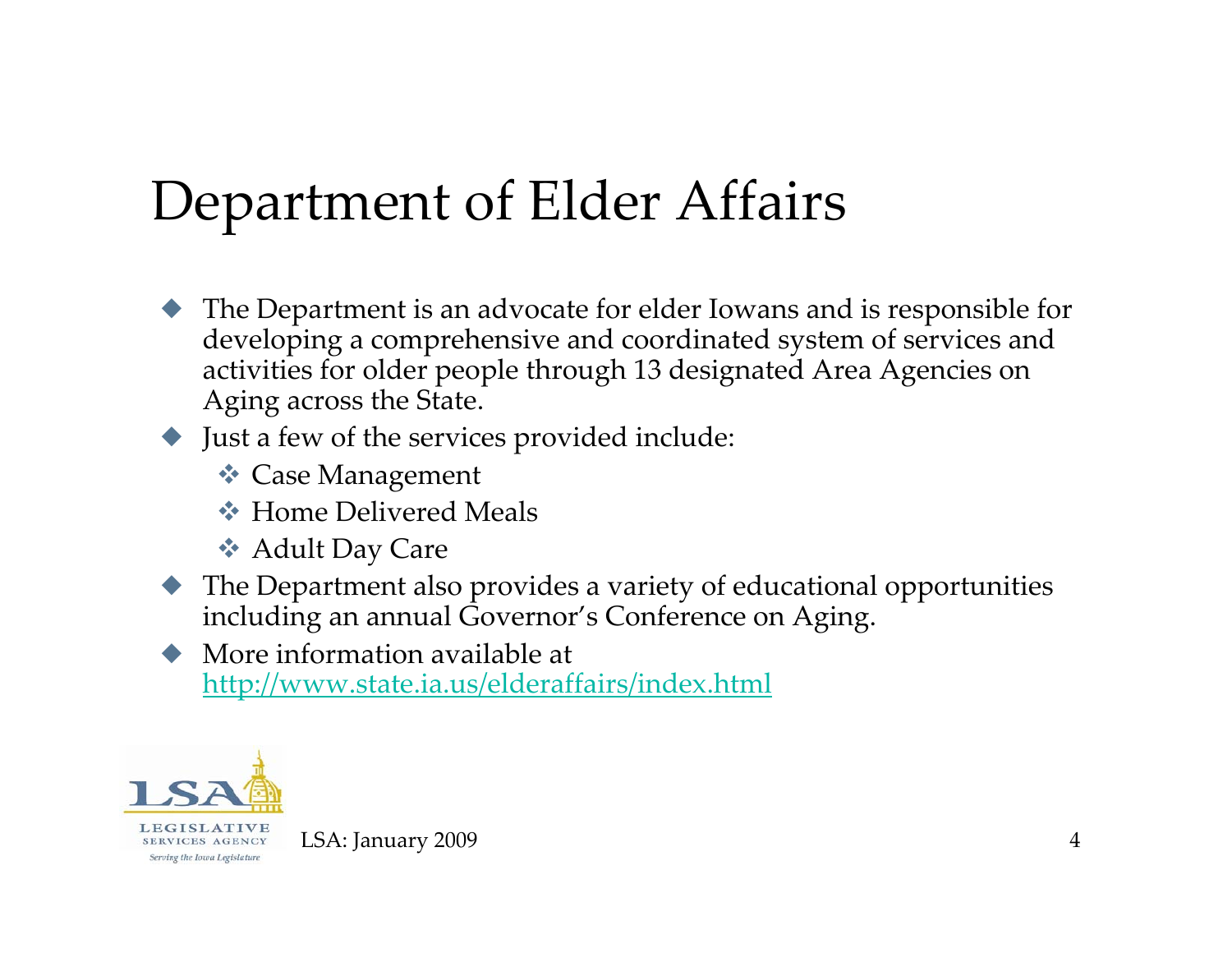◆ FY 09 Total Budget \$211.5 million

◆ FY 09 General Fund Budget \$27.9 million

◆ Strengthen and support local public health

◆ More information at: <http://www.idph.state.ia.us/>

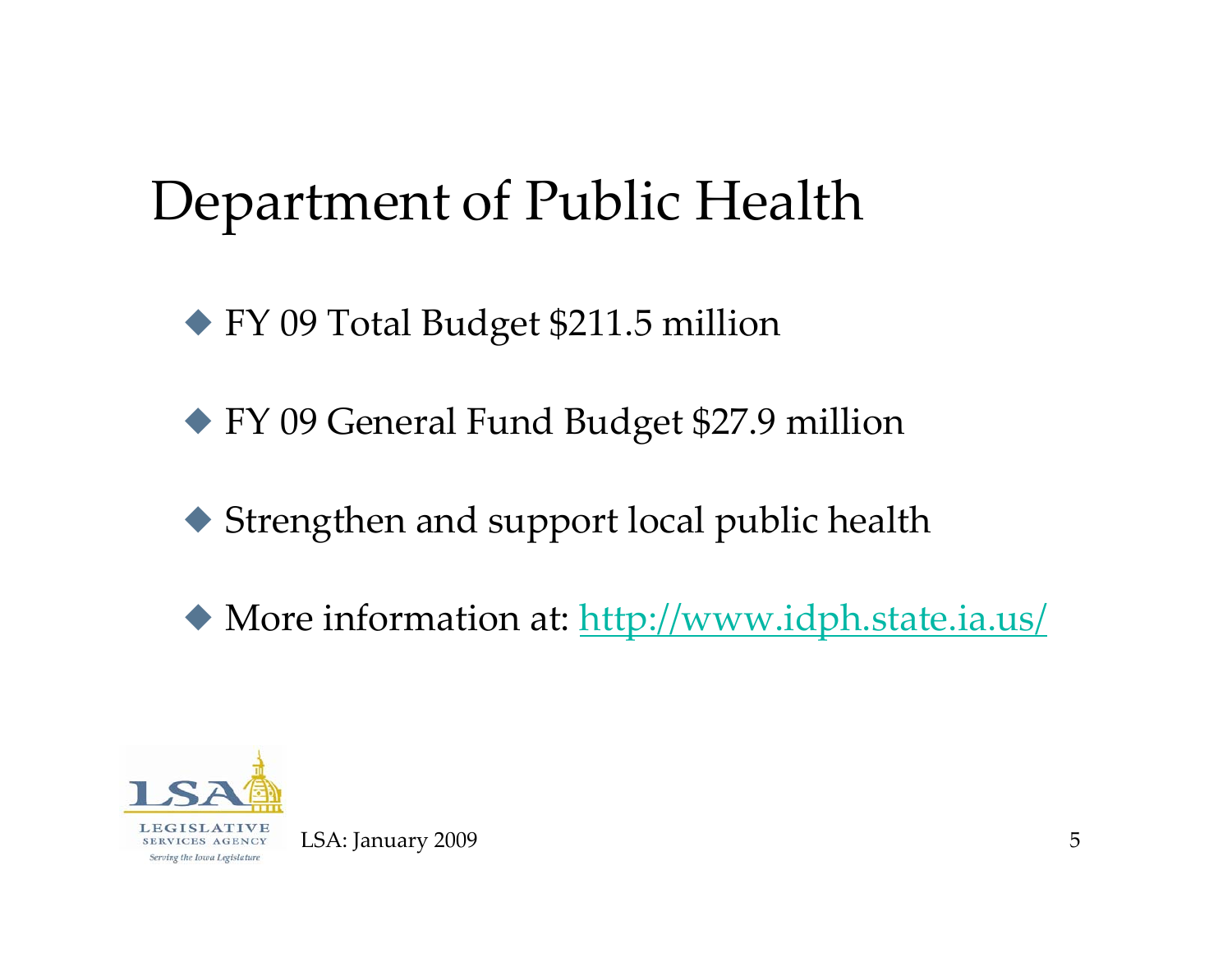#### **Addictive Disorders**

- $\blacklozenge$ FY 09 General Fund Budget \$3.1 million
- $\blacklozenge$  Reducing and preventing the use of tobacco, alcohol, and other drugs and treatment of individuals affected by addictive behaviors.
- $\blacklozenge$ Substance abuse and gambling treatment and prevention services
- $\blacklozenge$ Program regulation and licensing



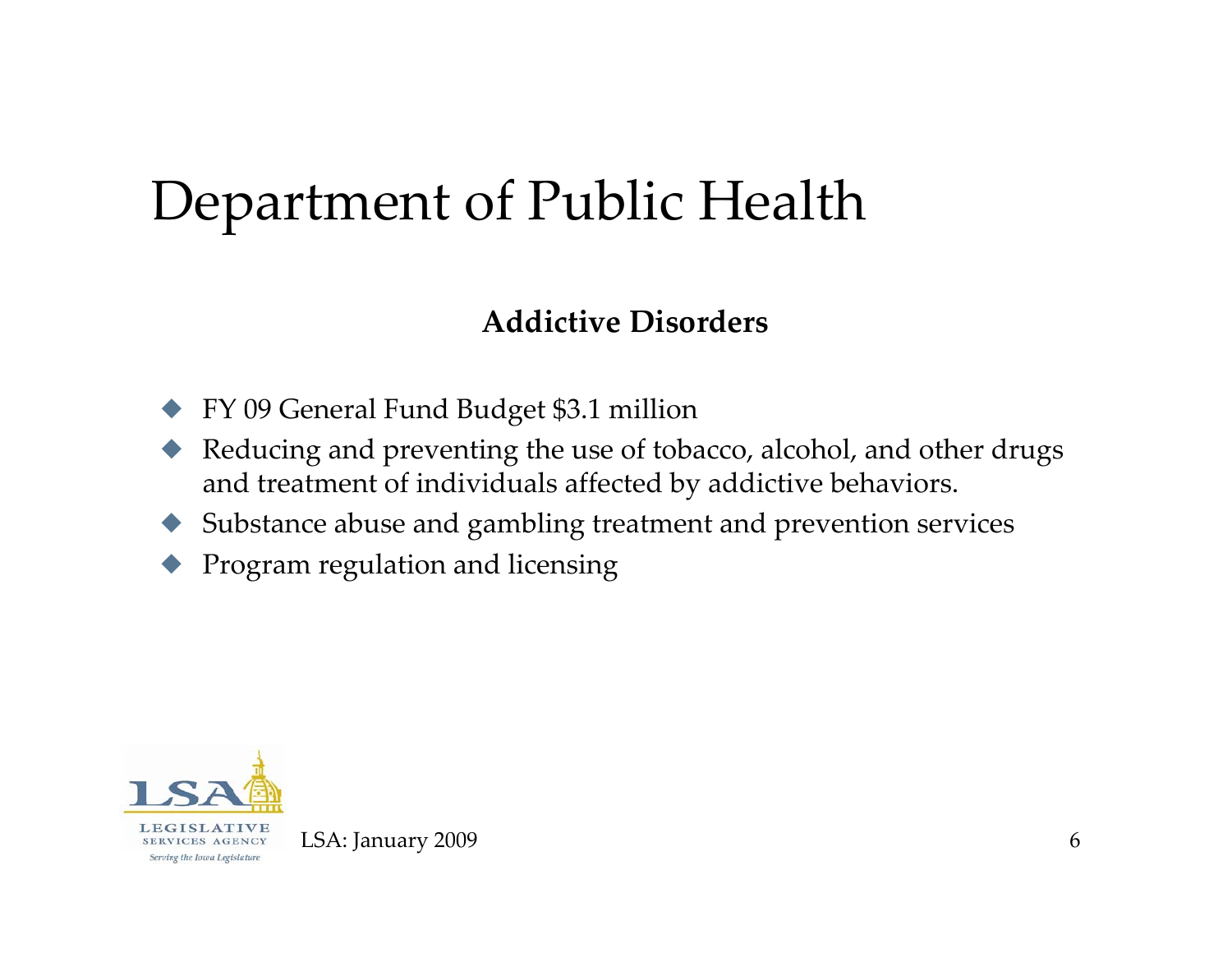#### **Healthy Children and Families**

- $\blacklozenge$ FY 09 General Fund Budget \$2.7 million
- $\blacklozenge$  Promotion of optimum health status for children and adolescents from birth through <sup>21</sup> years of age, and families.
- $\blacklozenge$ Oral health, child health, maternal health



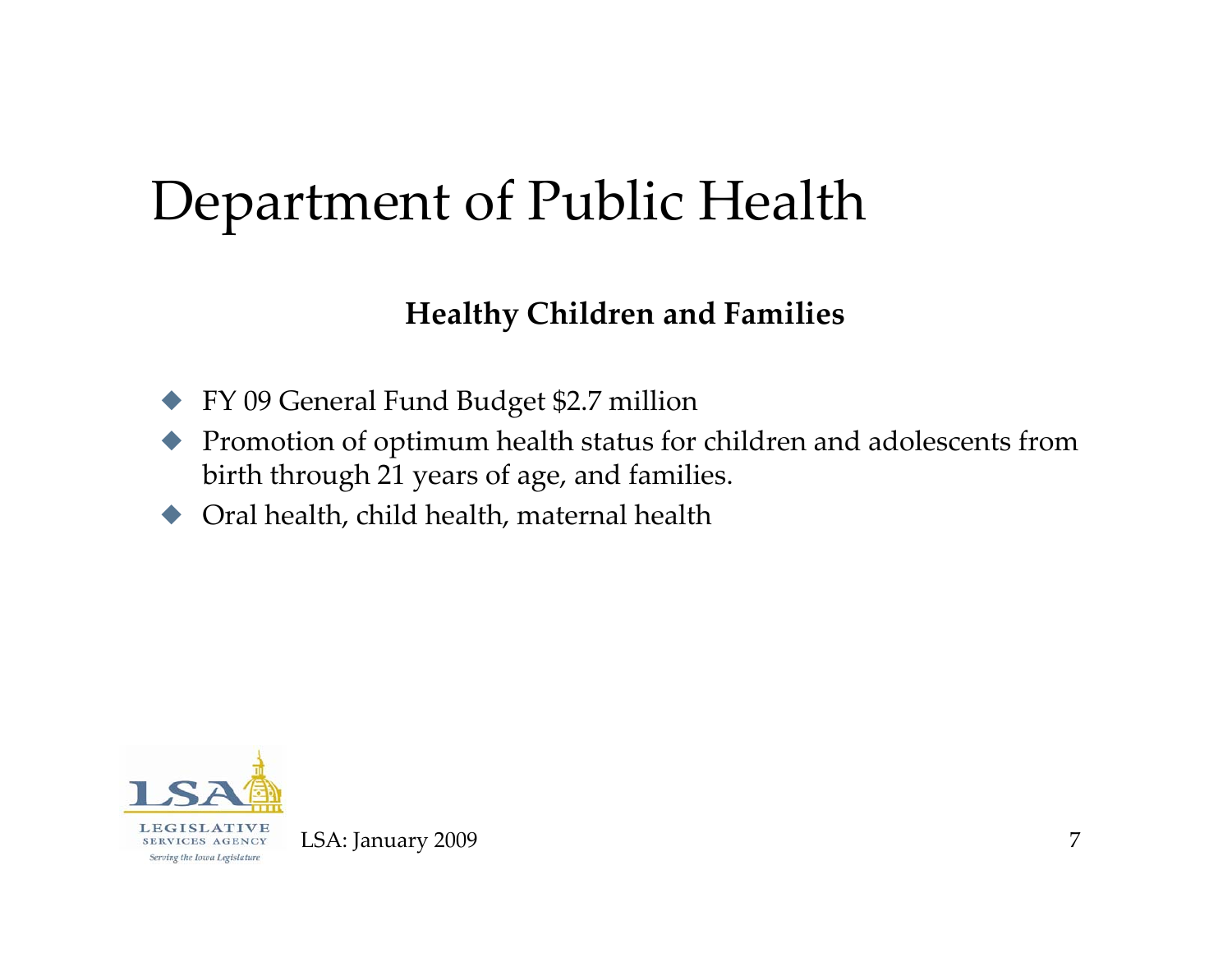#### **Chronic Conditions**

- X FY 09 General Fund Budget \$2.2 million
- $\blacklozenge$  Activities and services provided to persons with chronic conditions or special health care needs.
- $\blacklozenge$  Brain injury, birth defects, obesity, PKU assistance (genetic and causes mental retardation and seizures), AIDS Drug Assistance Program (ADAP), Hepatitis C awareness



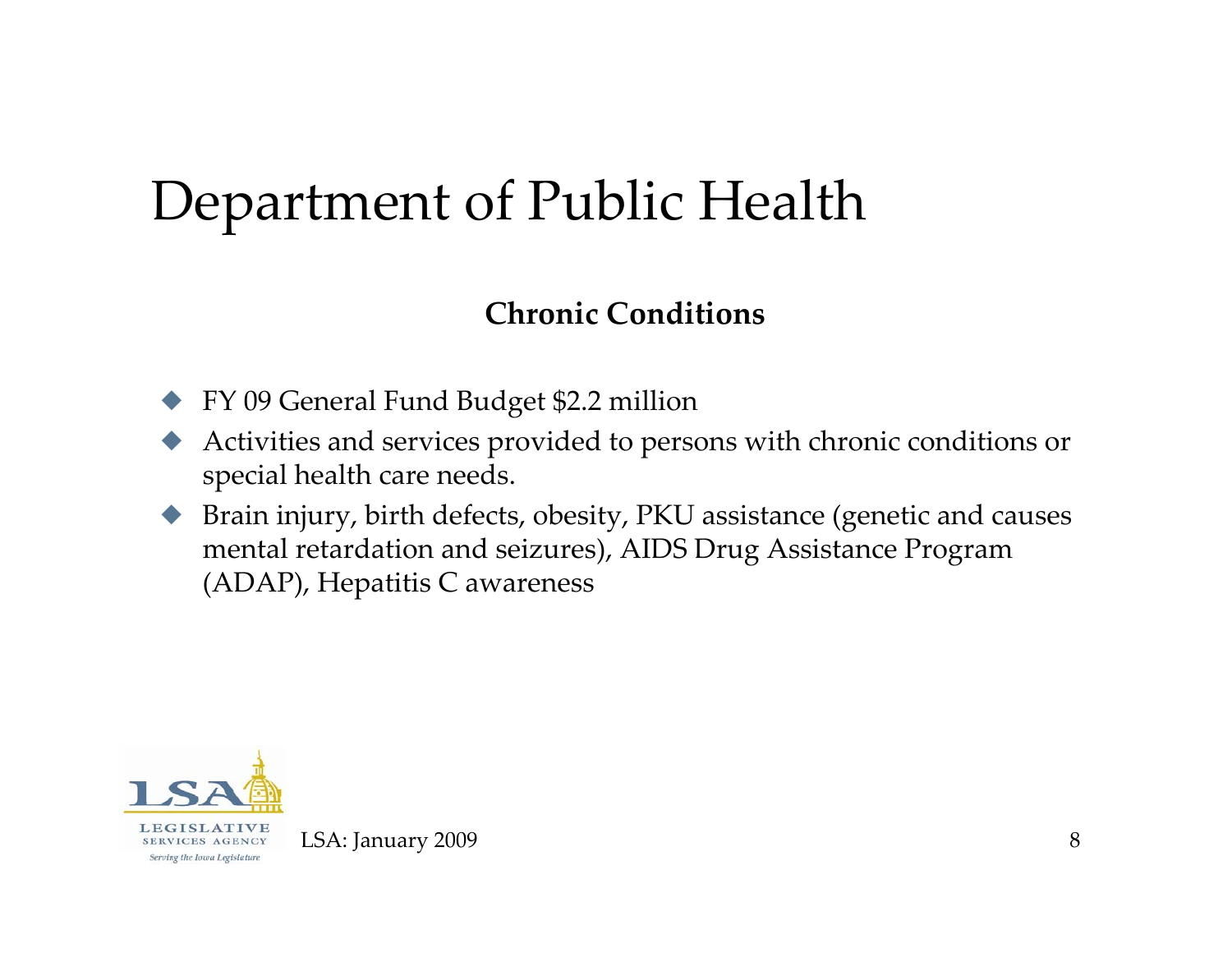### **Community Capacity**

- $\blacklozenge$ FY 09 General Fund Budget \$1.8 million
- $\blacklozenge$  Activities provided by DPH staff that are intended to strengthen the public health system at the local level.
- $\blacklozenge$ Local public health services and screening, healthy communities



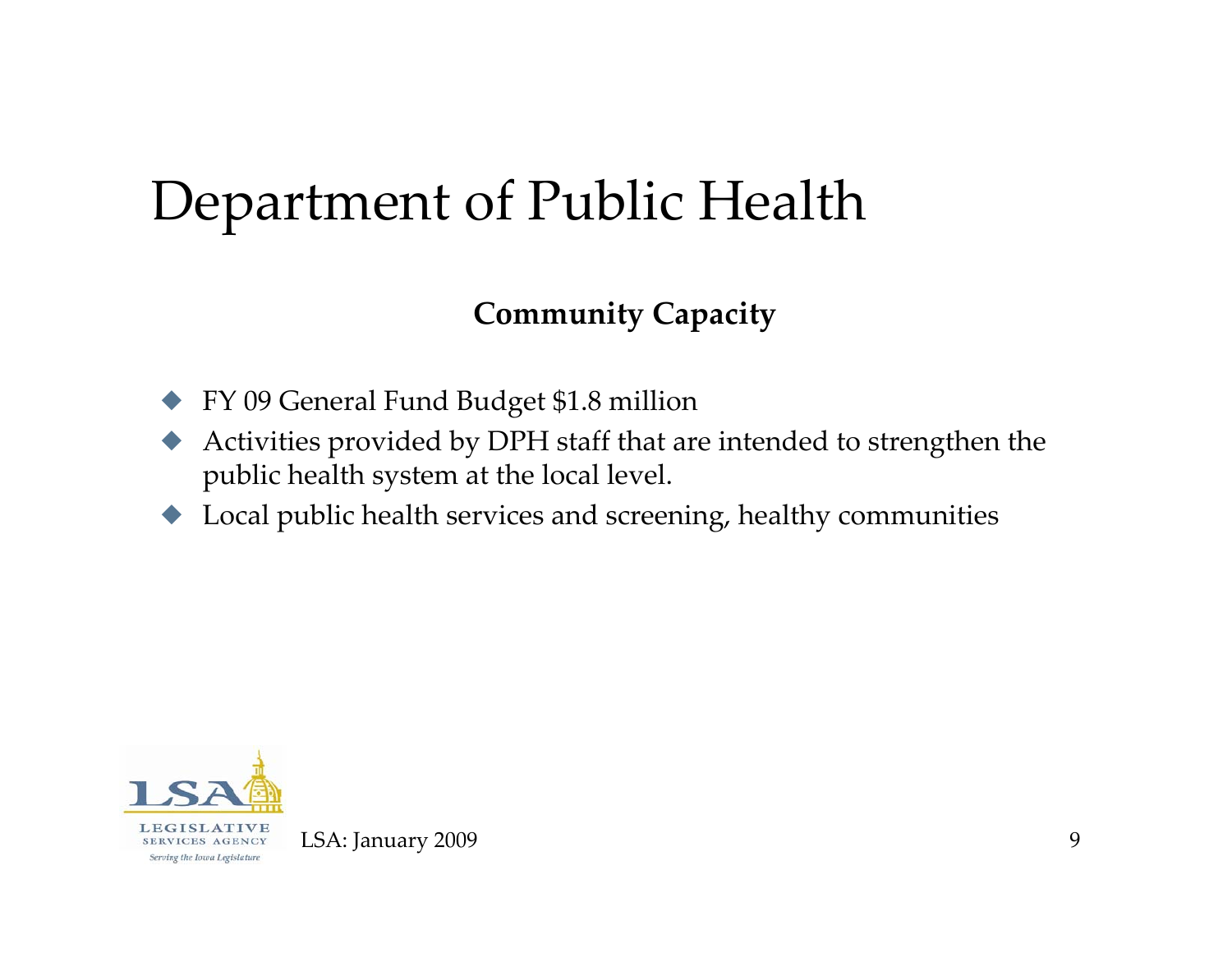### **Elderly Wellness**

- $\blacklozenge$ FY 09 General Fund Budget \$9.2 million
- $\blacklozenge$  Services intended to optimize the health status of persons over the age of <sup>55</sup> years.
- $\blacklozenge$  Public Health Nursing (home visits for regular and chronic care) and Home Care Aide Services (personal care and services to avoid institutional care)



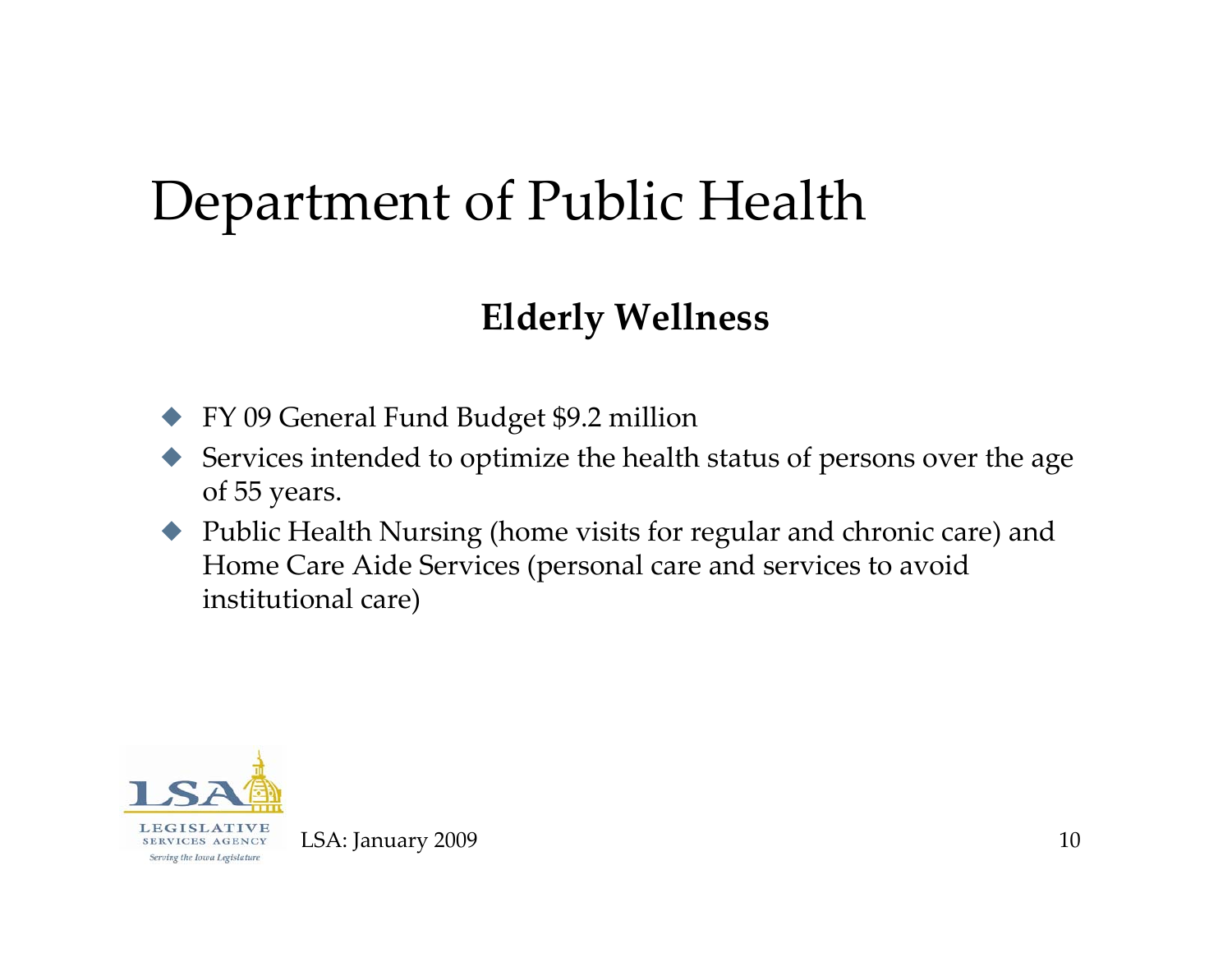#### **Environmental Hazards**

- X FY 09 General Fund Budget \$748,000
- $\blacklozenge$  Services and activities are intended to reduce exposure to hazards in the environment.
- $\blacklozenge$  Lead poisoning prevention including child lead testing, environmental epidemiology



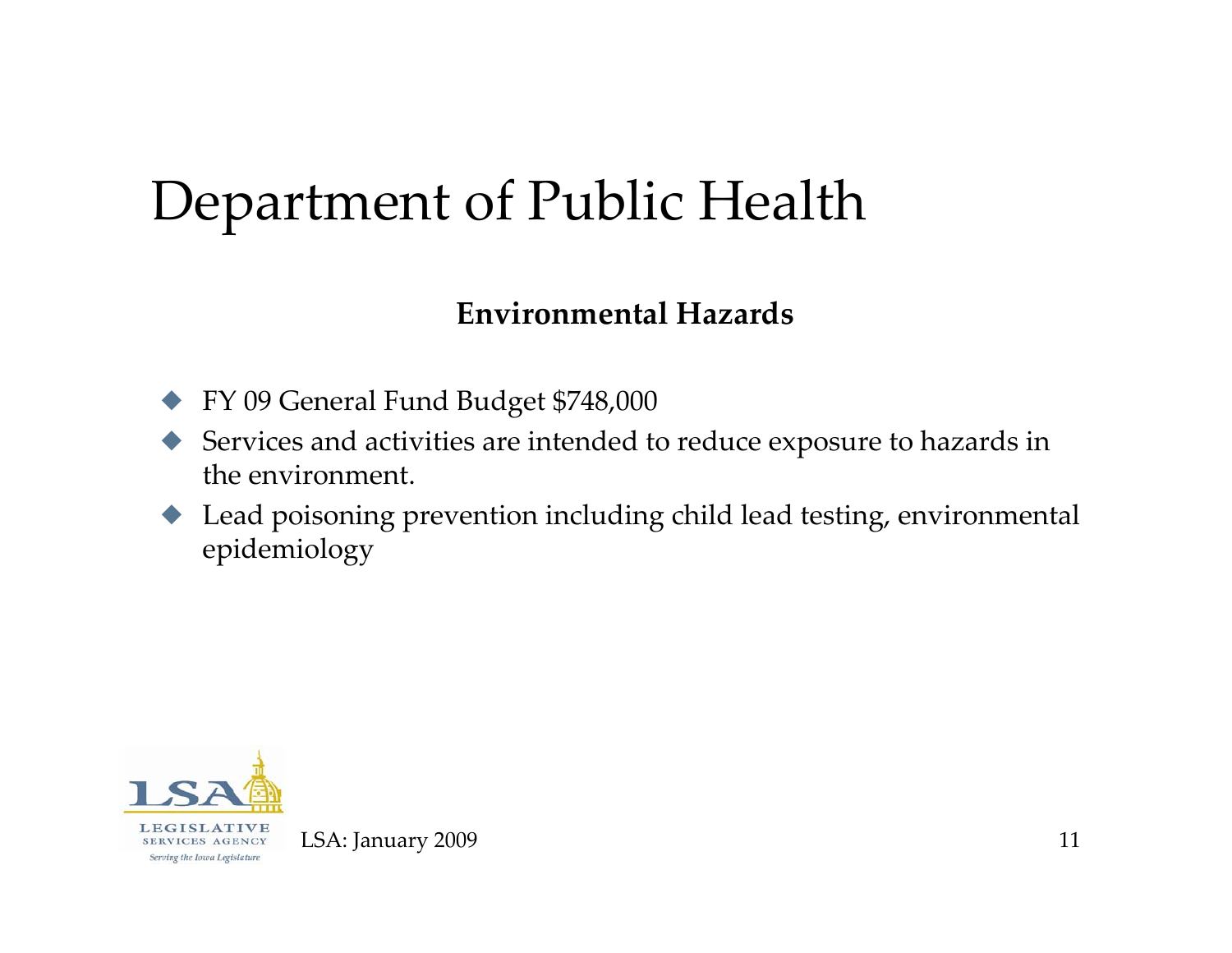#### **Infectious Diseases**

- $\blacklozenge$ FY 09 General Fund Budget \$1.9 million
- $\blacklozenge$  Supports activities to reduce the incidence and prevalence of communicable and infectious diseases.
- ◆ Center for Acute Disease Epidemiology (CADE), Immunization Program, Prescription Services Program



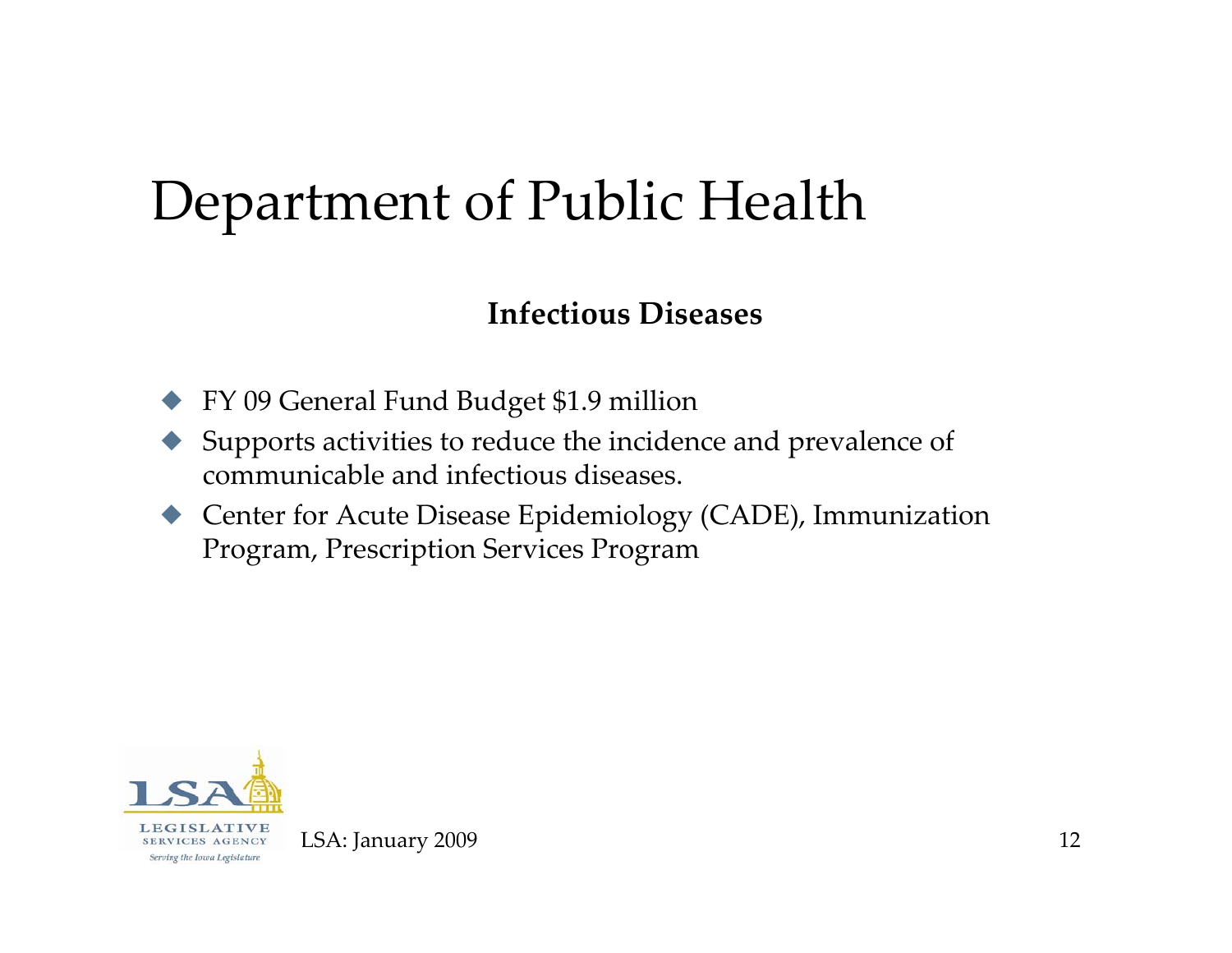#### **Public Protection**

- $\blacklozenge$ FY 09 General Fund Budget \$3.2 million
- $\blacklozenge$  Activities related to protecting the health and safety of the public through establishment of standards and enforcement of regulations.
- $\blacklozenge$  Professional licensing and regulation, Iowa's Trauma System, the Emergency Medical Services System, State Medical Examiner



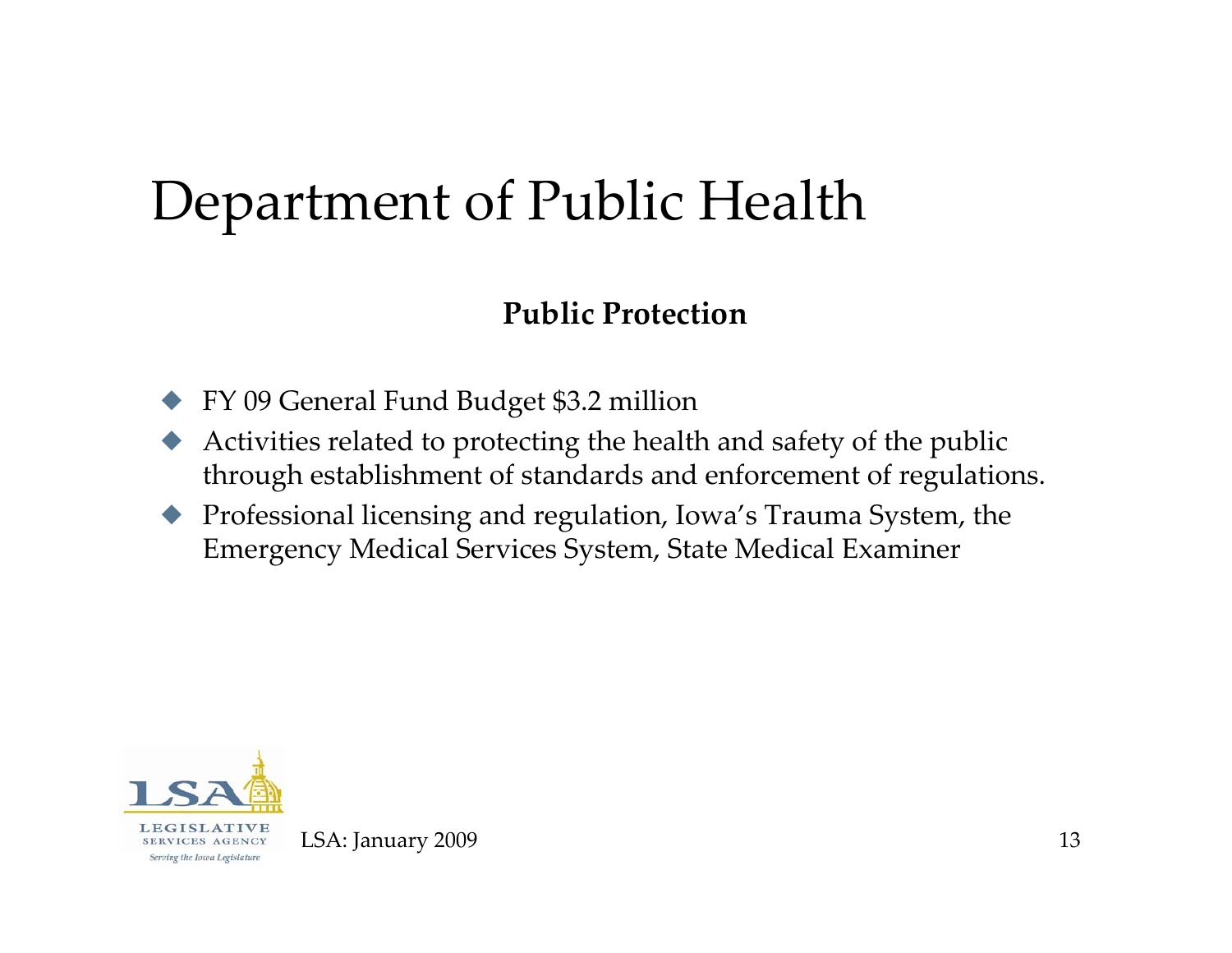#### **Resource Management**

- X FY 09 General Fund Budget \$1.2 million
- $\blacklozenge$  The essential foundation or overall ability of the department to deliver competent services to the public.
- $\blacklozenge$  General administrative and finance operations and the Bureau of Health Statistics



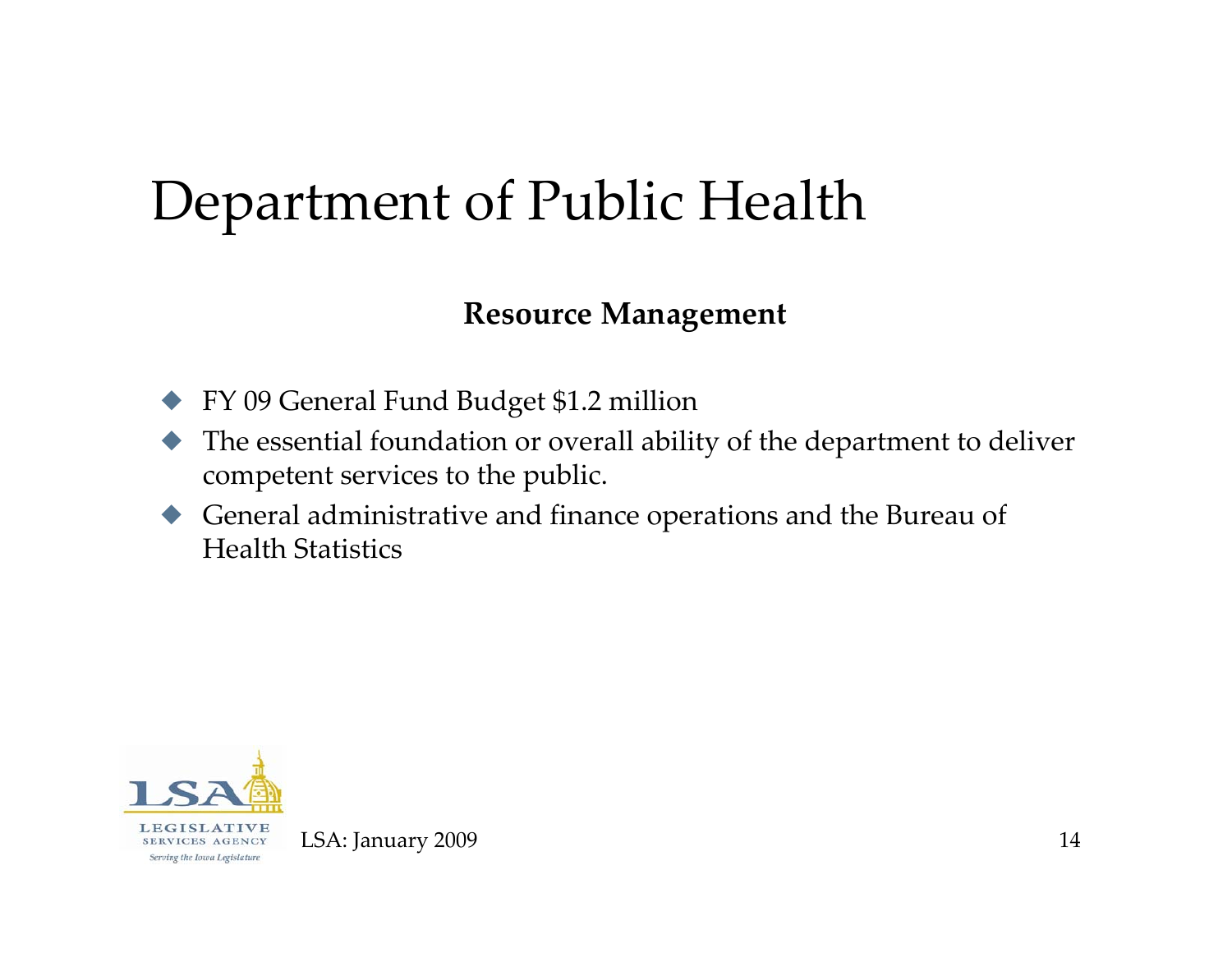### HF 2539 (2008 Health Care Reform)

- $\blacklozenge$ Prevention and Chronic Care Management: \$195,000
- $\blacklozenge$ Medical Home System: \$169,000
- $\blacklozenge$ Healthy Communities Initiative: \$907,000
- $\blacklozenge$ Council on Physical Fitness & Nutrition: \$112,000
- $\blacklozenge$ Health Information Technology System: \$195,000
- $\blacklozenge$ Health Care Access: \$178,000
- $\blacklozenge$ ◆ Total DPH Health Care Reform: \$1.76 million



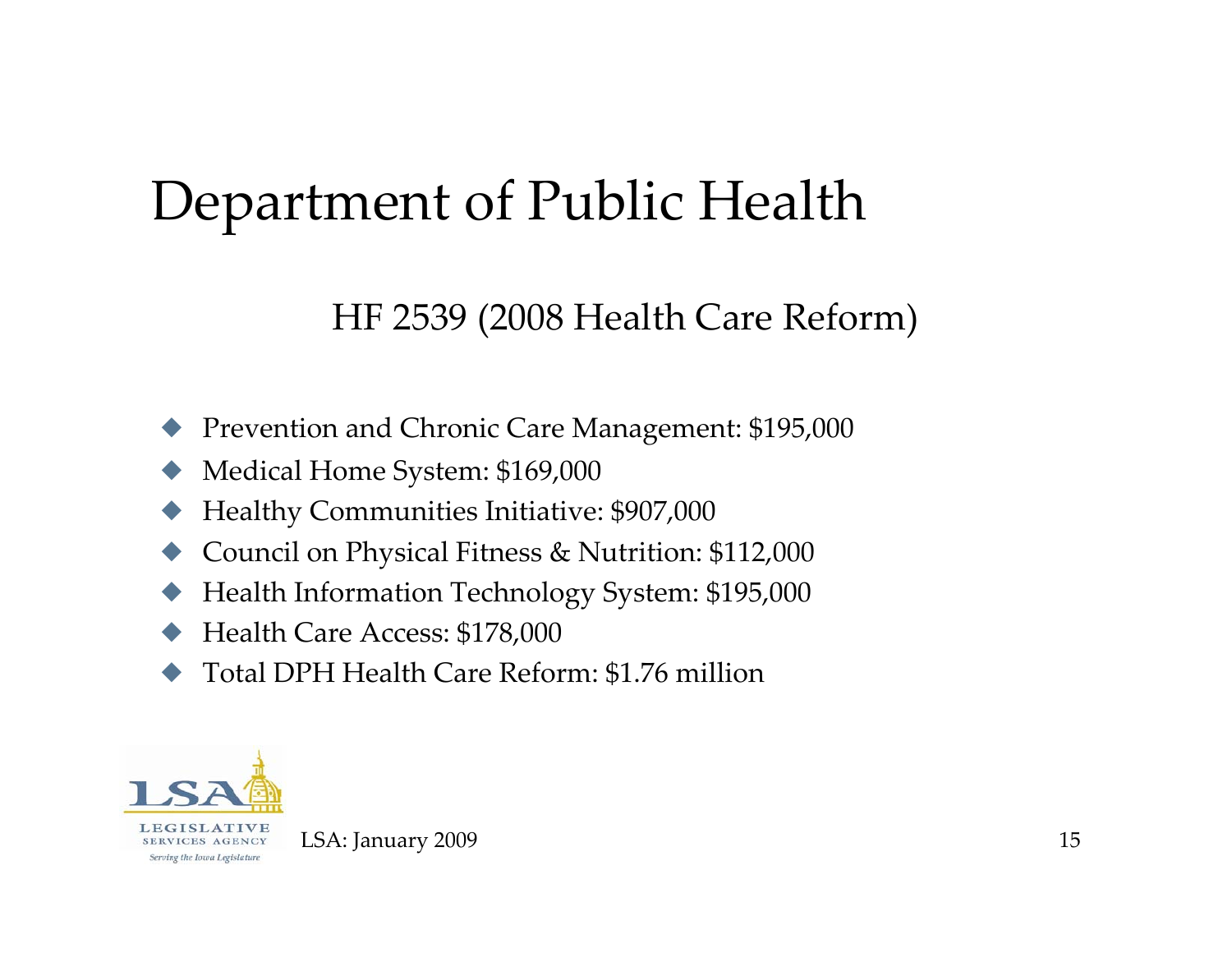Total FY 09 DHS General Fund Budget \$1.195 Billion

In addition the Department receives approximately \$3.0 billion in federal funds.

The Mission of the Iowa Department of Human Services is to help individuals and families achieve safe, stable, self-sufficient, and healthy lives, thereby contributing to the economic growth of Iowa

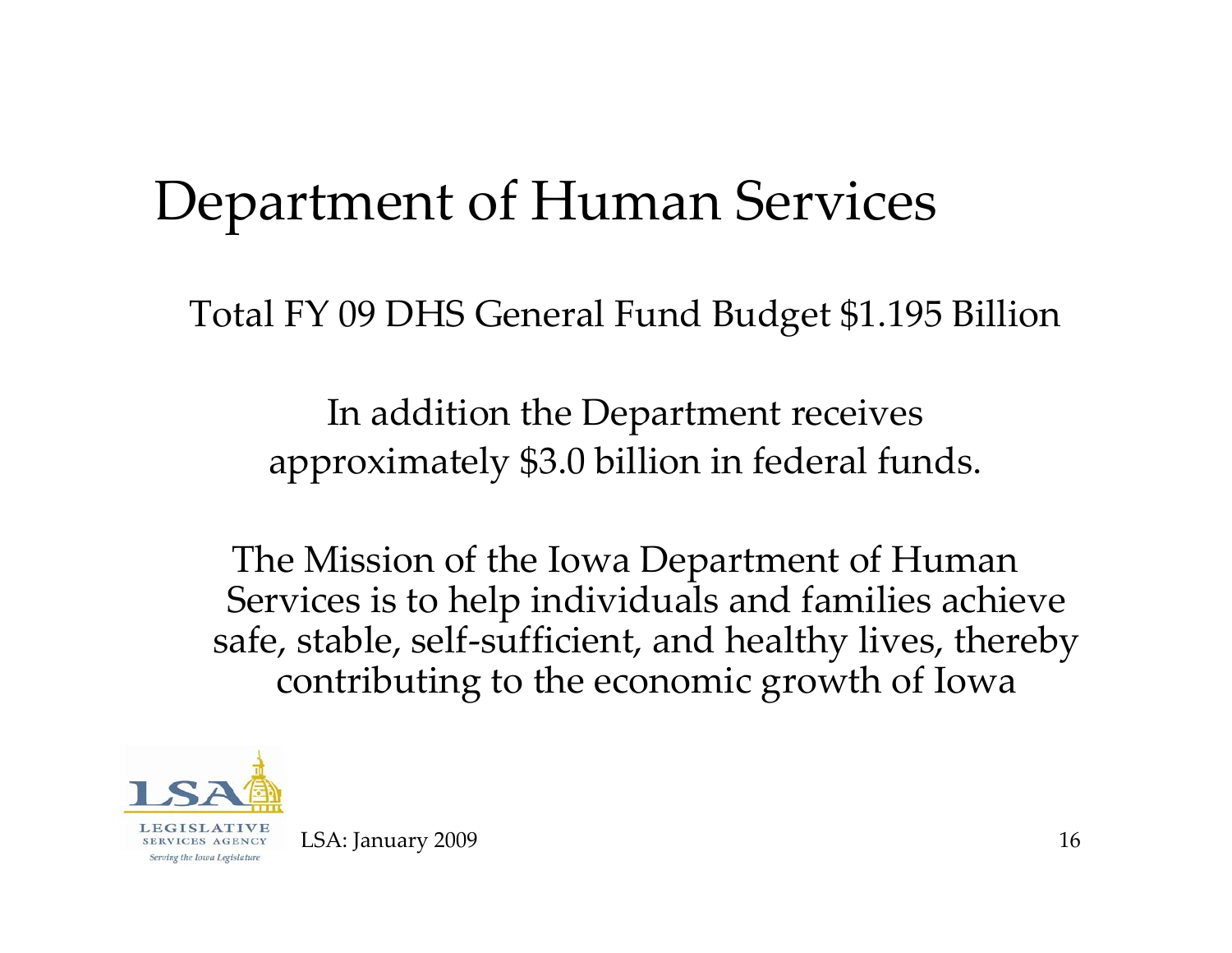### **Child Support Recovery Unit**

- $\blacklozenge$ FY 09 General Fund Budget \$15.6 million
- $\blacklozenge$  Responsibilities:
	- Assist custodial parents in receiving court‐ordered child suppor<sup>t</sup>
	- ◆ Determine paternity in non-marital births
- $\blacklozenge$  195,000 cases in FY 2008 serving 685,000 parents and children
	- $\cdot$  10.0% are currently receiving benefits
	- ◆ 33.0% never received benefits and paid a one-time \$25 application fee
	- **◆ 57.0% formerly received benefits**

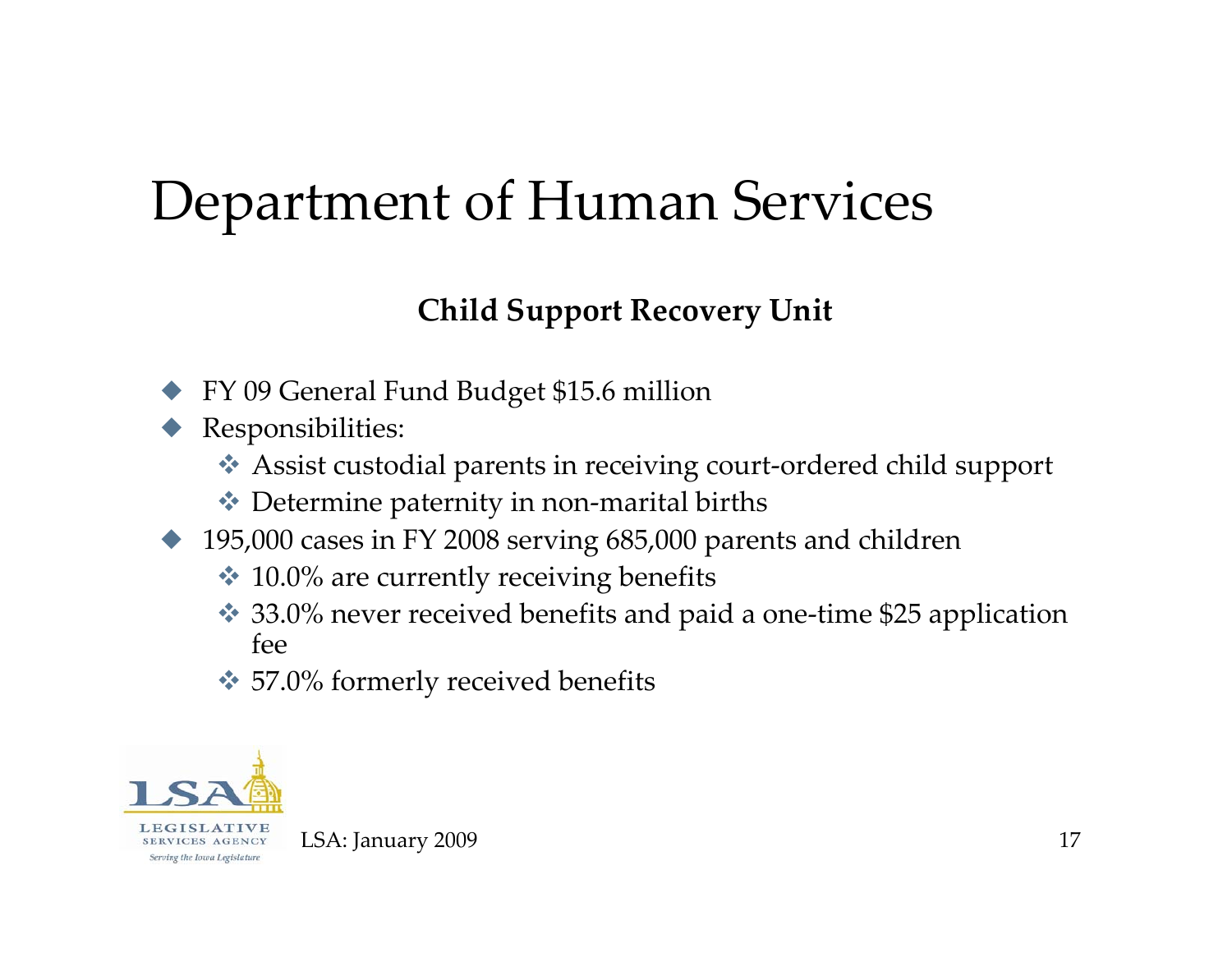#### **Family Investment Program (FIP)**

- ◆ FY 09 General Fund Budget \$42.7 million
- $\blacklozenge$  Responsibilities:
	- Provide cash assistance and job training in return for an agreemen<sup>t</sup> that recipient will work towards self‐sufficiency
	- Five‐year lifetime limit on FIP benefits with exceptions in hardship cases.
- $\blacklozenge$  FIP served an average caseload of 16,000 families per month in FY 2008.
	- $\div$  **75.0% of the recipients were one parent families**
	- Monthly caseload has dropped 54.0% since 1994 from 38,000

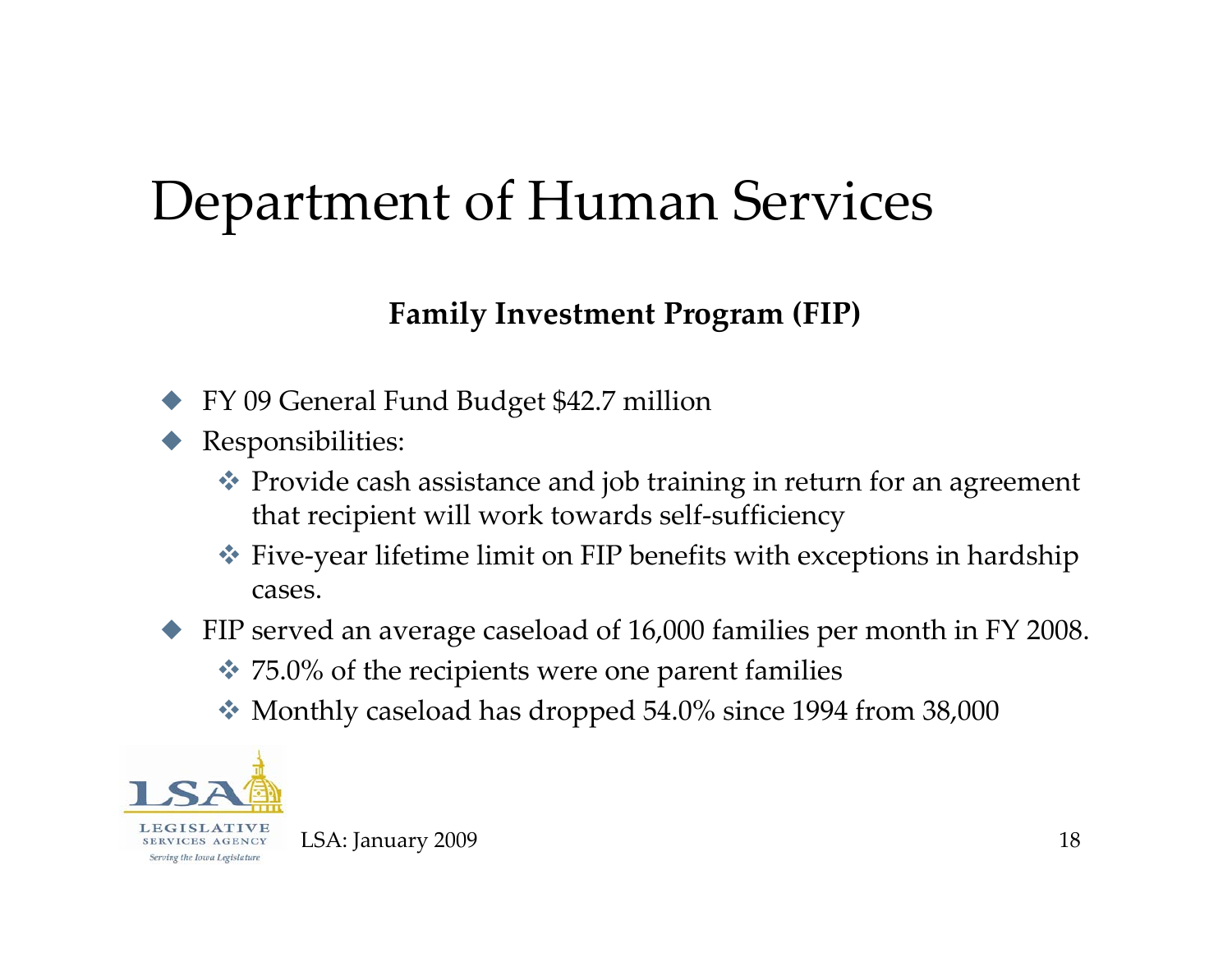#### **Medical Assistance (Medicaid)**

- X FY 09 General Fund Budget \$655.1 million
- $\blacklozenge$  Total State Appropriation \$895.0
- ◆ Responsible for providing health care coverage to certain low-income individuals that are aged, blind, disabled, or pregnant, and to children individuals that are aged, blind, disabled, or pregnant, and to children, or<br>members of families with dependent children
- X As of December <sup>2008</sup> there were 328,710 people enrolled in the Program
	- **→ 179,963 Children**
	- $\div$  52,227 Adults
	- **◆ 30,269 Aged**
	- $\div 66,251$  Disabled
- X Although the Disabled population one of the smaller populations served, they make up over 51% of the expenditures

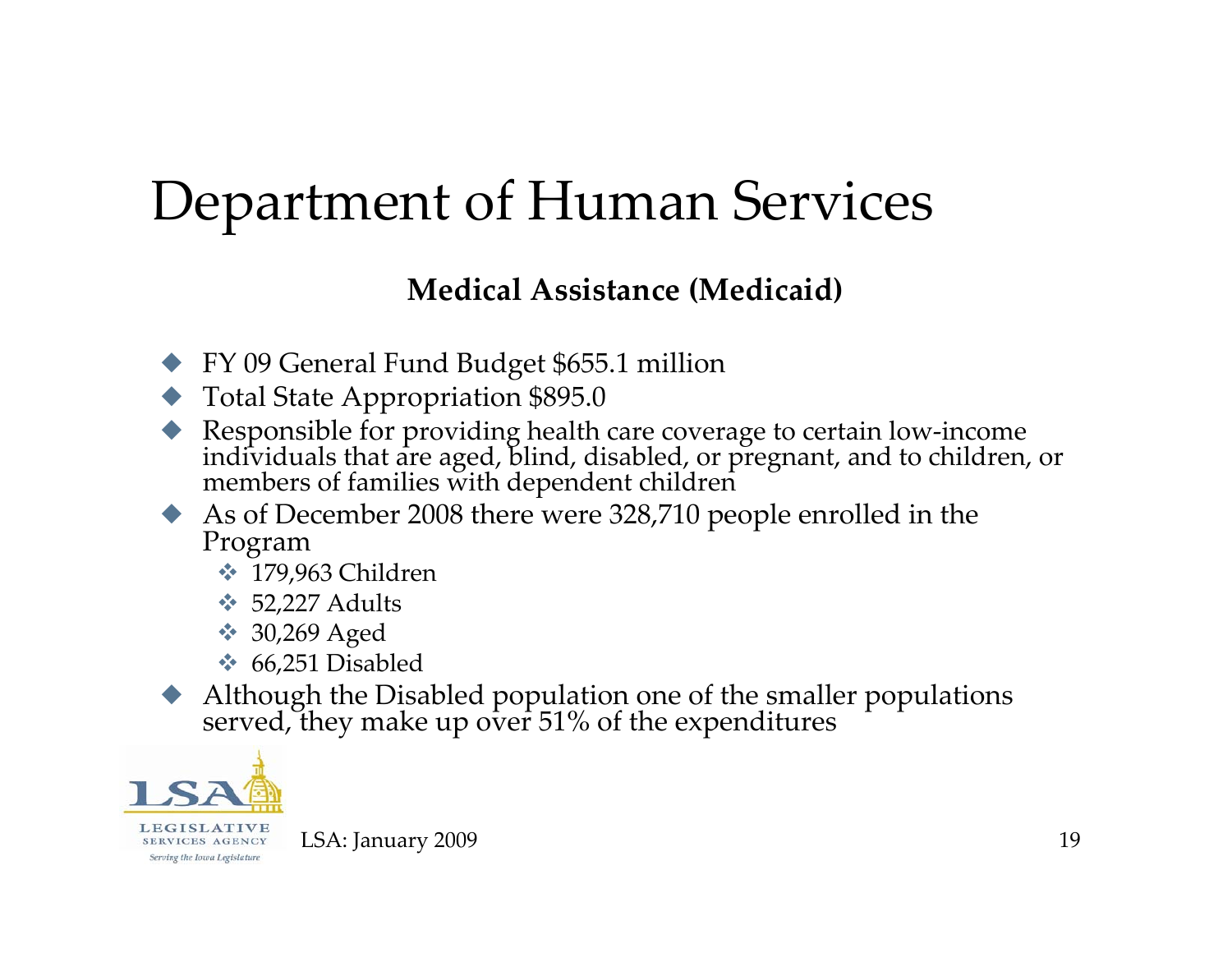#### **State Children's Health Insurance Program (SCHIP) Healthy and Well Kids in Iowa (hawk‐i)**

- X FY 09 General Fund Budget \$13.9
- ◆ \$9.0 million used from the hawk-i trust fund
- Responsibilities:
	- Provides health and dental insurance to children with family income<br>between  $100.0\%$  and  $200.0\%$  of federal poverty level (FPL) and infant between 100.0% and 200.0% of federal poverty level (FPL) and infants<br>between 185.0% and 200.0% of FPL 185.0% and 200.0% of FPL
	- 20.0% income disregard applied raising eligibility to 250.0% of FPL
- ◆ As of November there were 34,145 children enrolled in hawk-i and Medicaid Expansion
	- **◆ 13,062 Medicaid Expansion**
	- **→ 21,083 hawk-i**

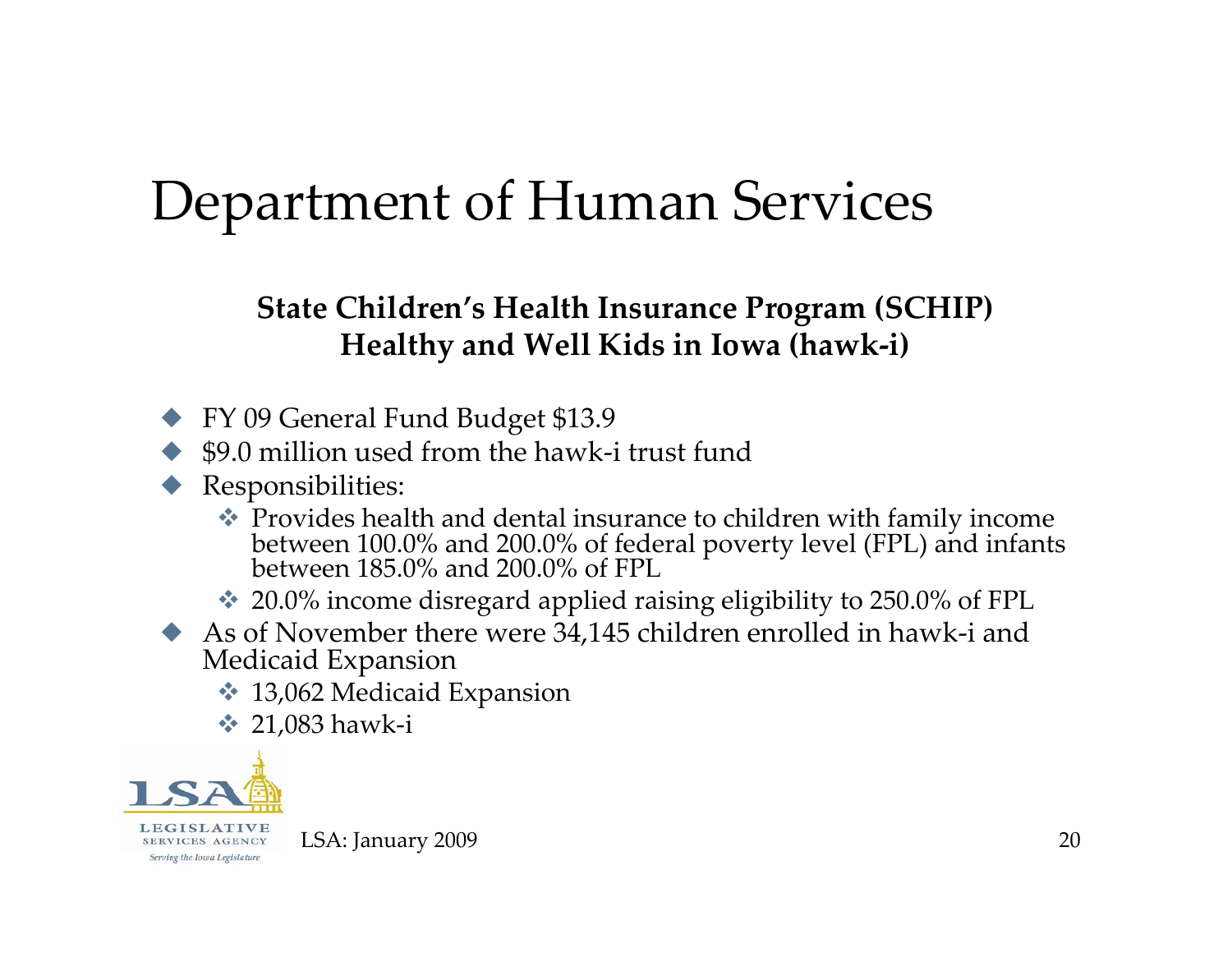### Child Care Assistance (CCA)

- X FY 09 General Fund Budget \$41.3 million
- $\blacklozenge$  Provides funding for child care for low‐income parents working or in school.
- X Child Care Resource and Referral Agencies, child care regulation, Quality Rating System (QRS)



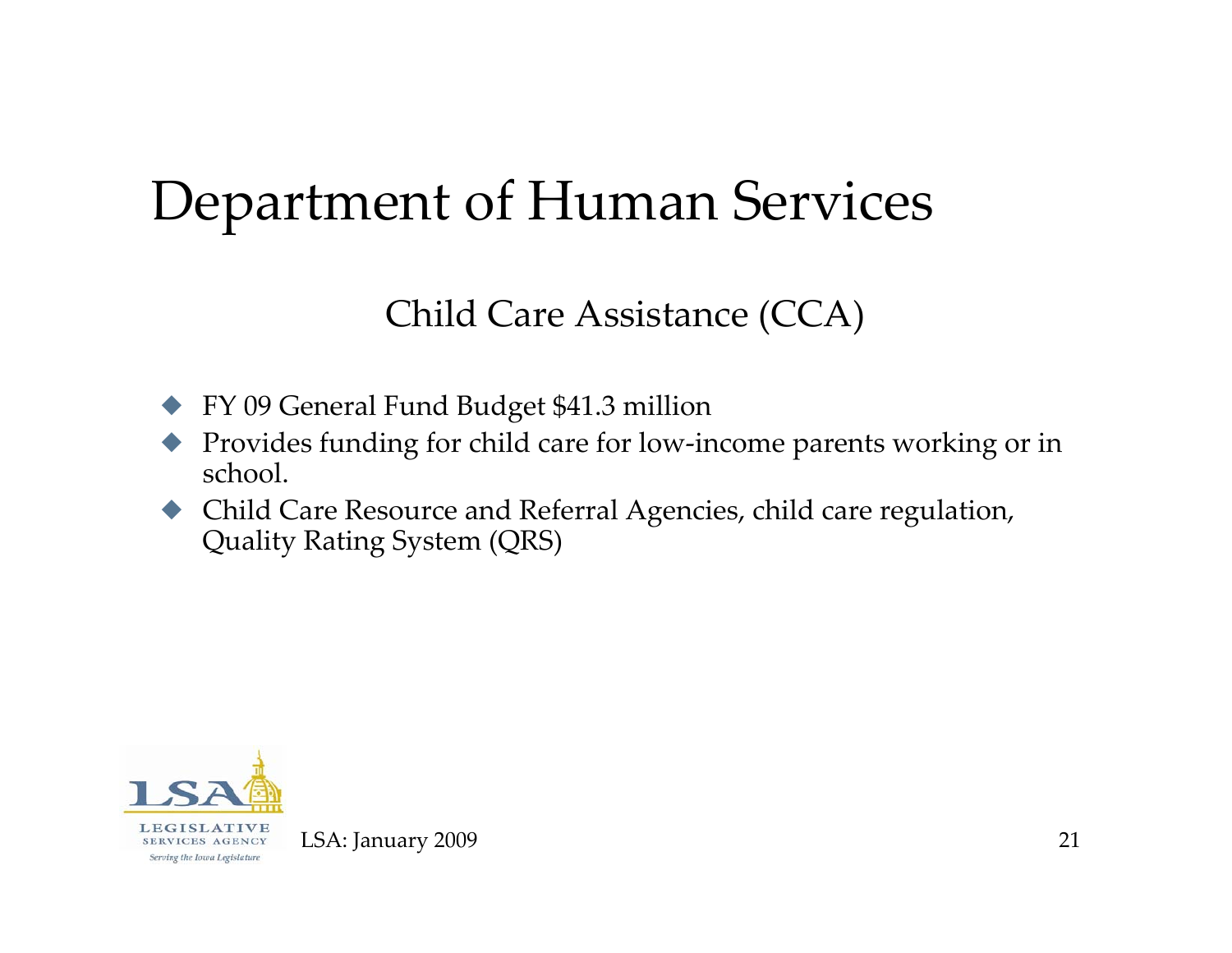### Toledo and Eldora Juvenile Homes

- ◆ FY 09 General Fund Budget:
	- Iowa Juvenile Home (IJH) at Toledo \$7.9 million
	- State Training School (STS) at Eldora \$12.5 million
- $\blacklozenge$  Iowa Juvenile Home
	- Serves <sup>64</sup> female adjudicated delinquents and Children in Need of Assistance (CINA) and <sup>20</sup> male CINAs
	- FY 08, 201 youth served; average daily census was 76
- ◆ State Training School
	- 189‐bed facility for adjudicated males ages <sup>12</sup>‐18
	- FY 08, 505 youth served; average daily census was 167

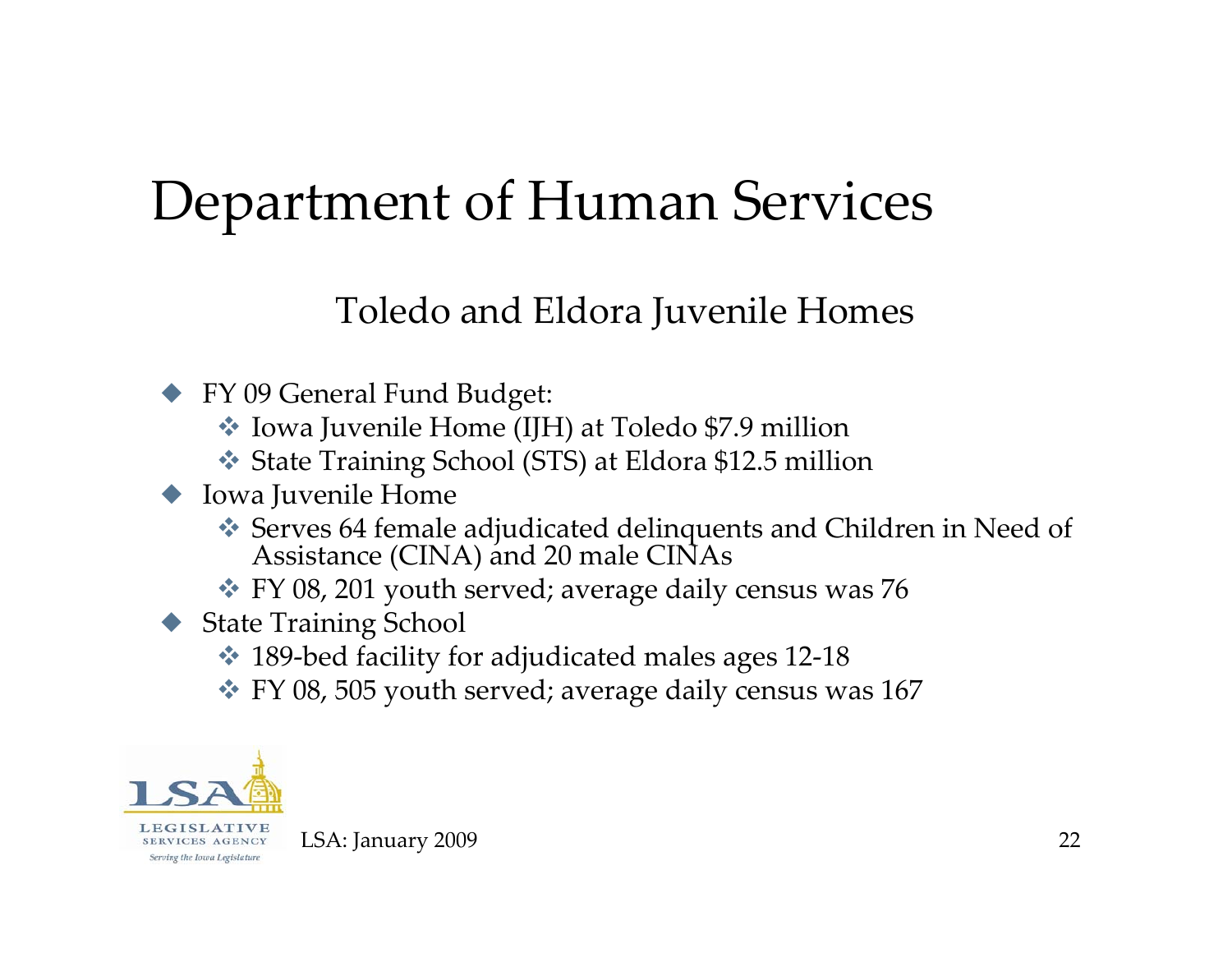### Child Welfare

- X FY 09 General Fund Budget \$90.3 million
- $\blacklozenge$  Child safety, permanency, child well‐being including, physical and mental health and education, offender rehabilitation and community safety
- ◆ Over 22,000 reports of child abuse reviewed in FY 08
- $\blacklozenge$  Nearly 10,800 individual children experienced child maltreatment in FY 08



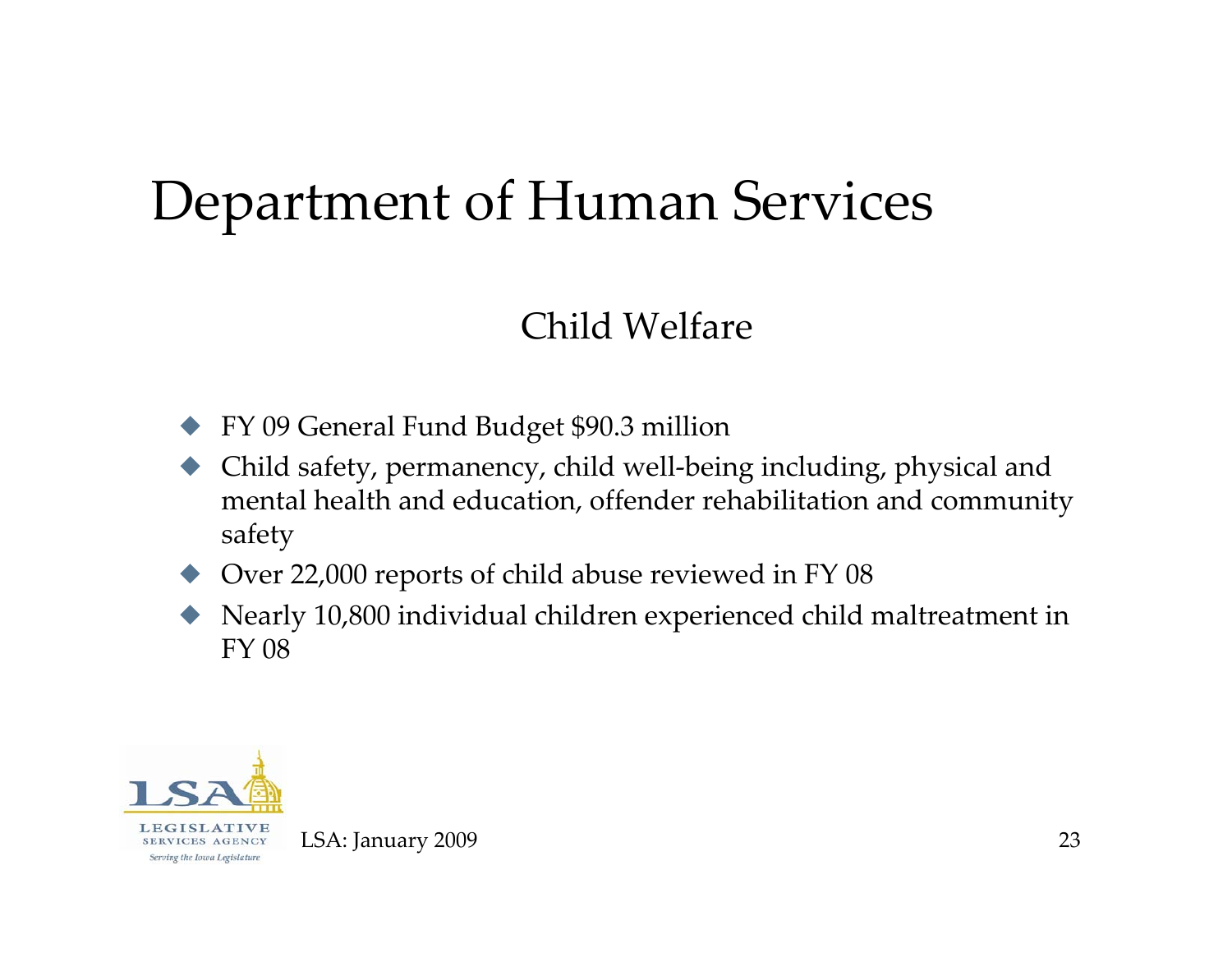### Adoption

- $\blacklozenge$ FY 09 General Fund Budget \$34.2 million
- $\blacklozenge$  To achieve stable and permanen<sup>t</sup> families for children who have been abused or neglected, and whose parental rights have been terminated.
- $\blacklozenge$ 1,055 adoptions finalized by DHS in FY 08
- $\blacklozenge$ 8,090 children received subsidy payments in FY 08



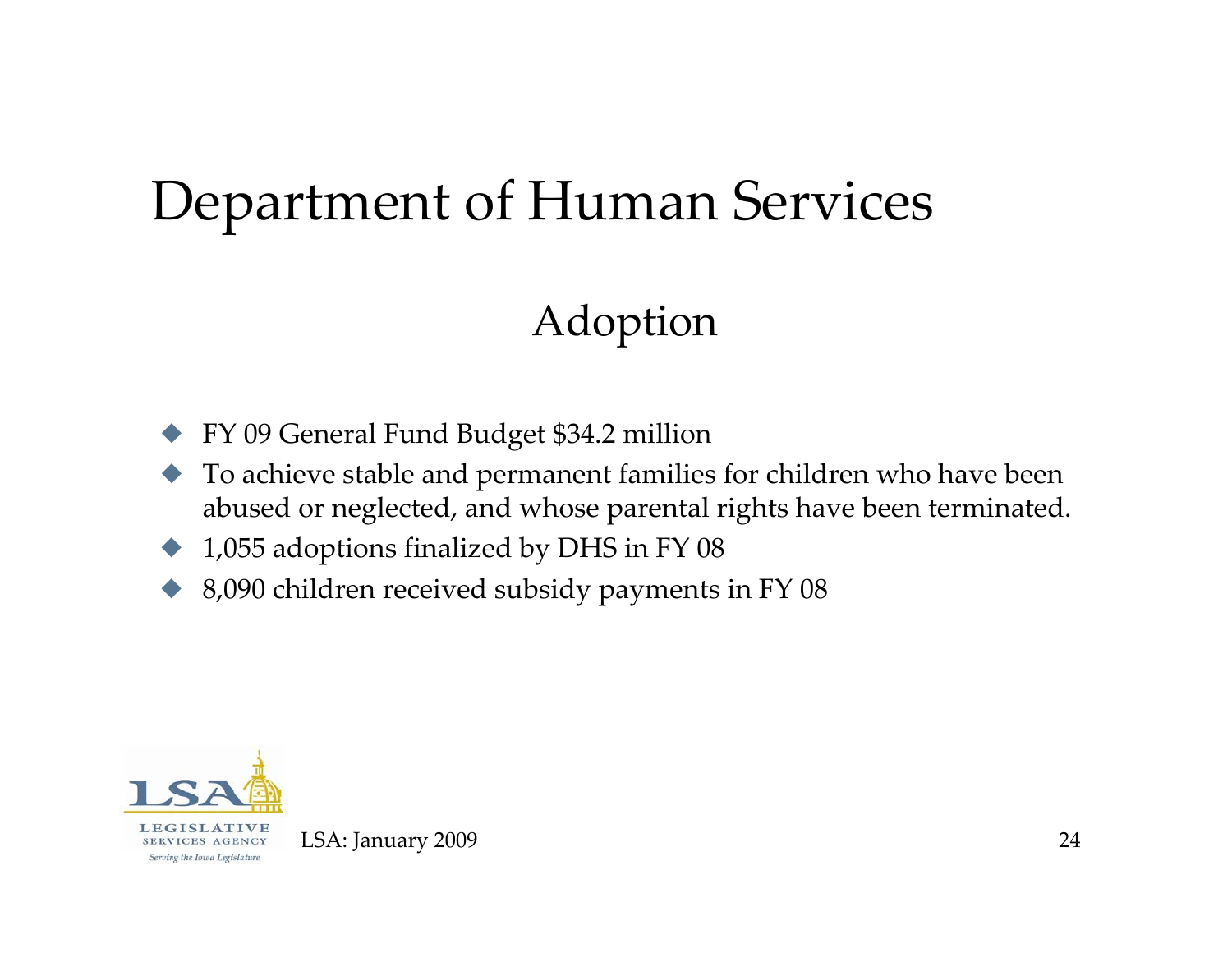### Family Support Subsidy (FSS)

- $\blacklozenge$ FY 09 General Fund Budget \$1.9 million
- $\blacklozenge$  Provide financial assistance to parents of children with disabilities to enable them to continue living at home.
- $\blacktriangleright$  FSS FY 09 appropriation serves 354 children each month; waiting list is at 115.
- ◆ Children-At-Home (CAH) program projected to serve over 700 children in FY 09.

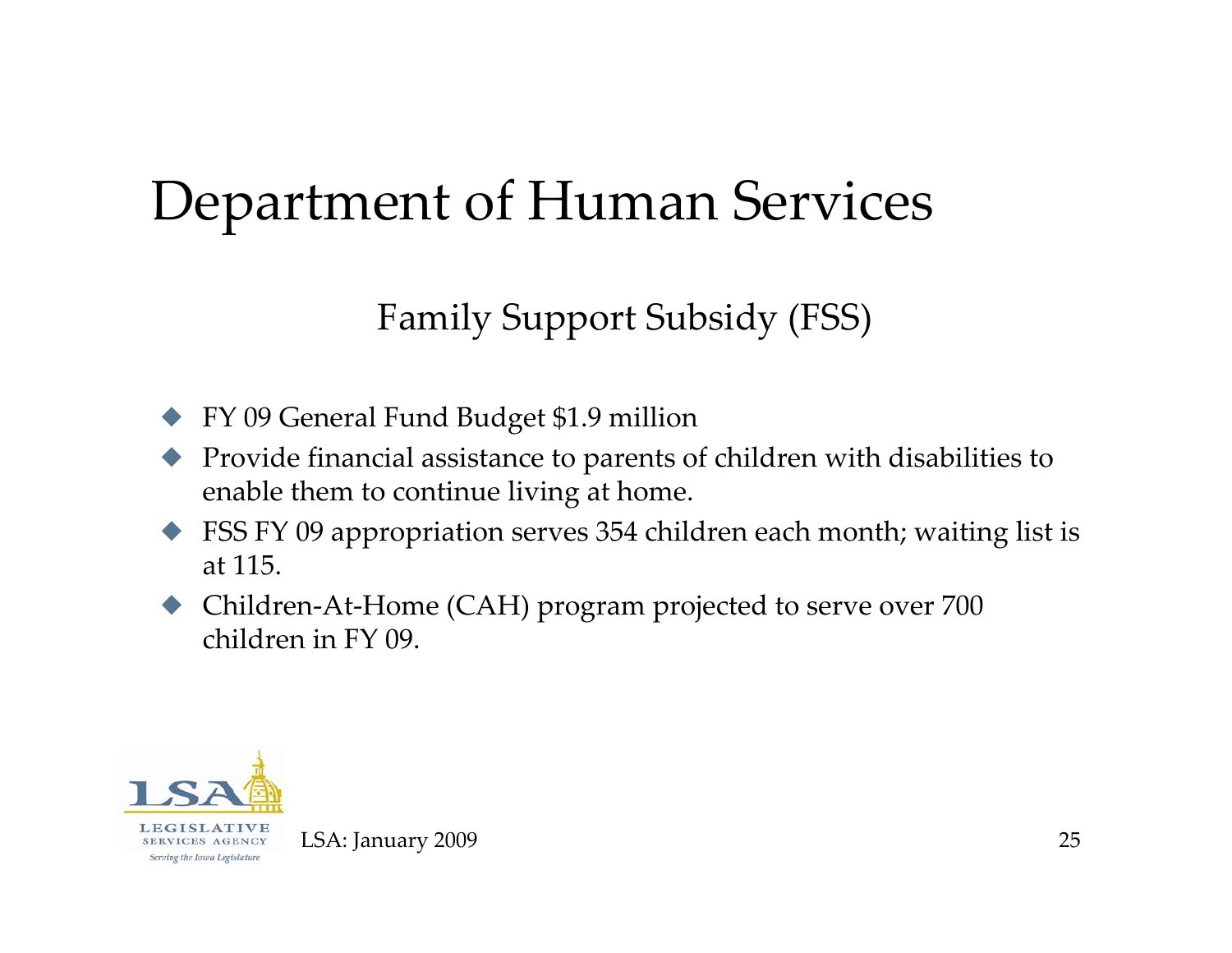#### **Mental Health and Disability Services**

- $\blacklozenge$ General Fund Budget \$85.2 million
- $\blacklozenge$ Counties also receive \$88.4 million from Property Tax Relief Fund
- $\blacklozenge$  Responsible for coordinating <sup>a</sup> service system for Iowans with mental illness, mental retardation, other developmental disabilities, or brain injury
- $\blacklozenge$ 70,000 individuals served annually
- $\blacklozenge$  Counties establish the criteria for service and share costs with State and federal governmen<sup>t</sup>
- $\blacklozenge$  Services are provided by a wide range of local agencies, including community mental health centers, and State facilities



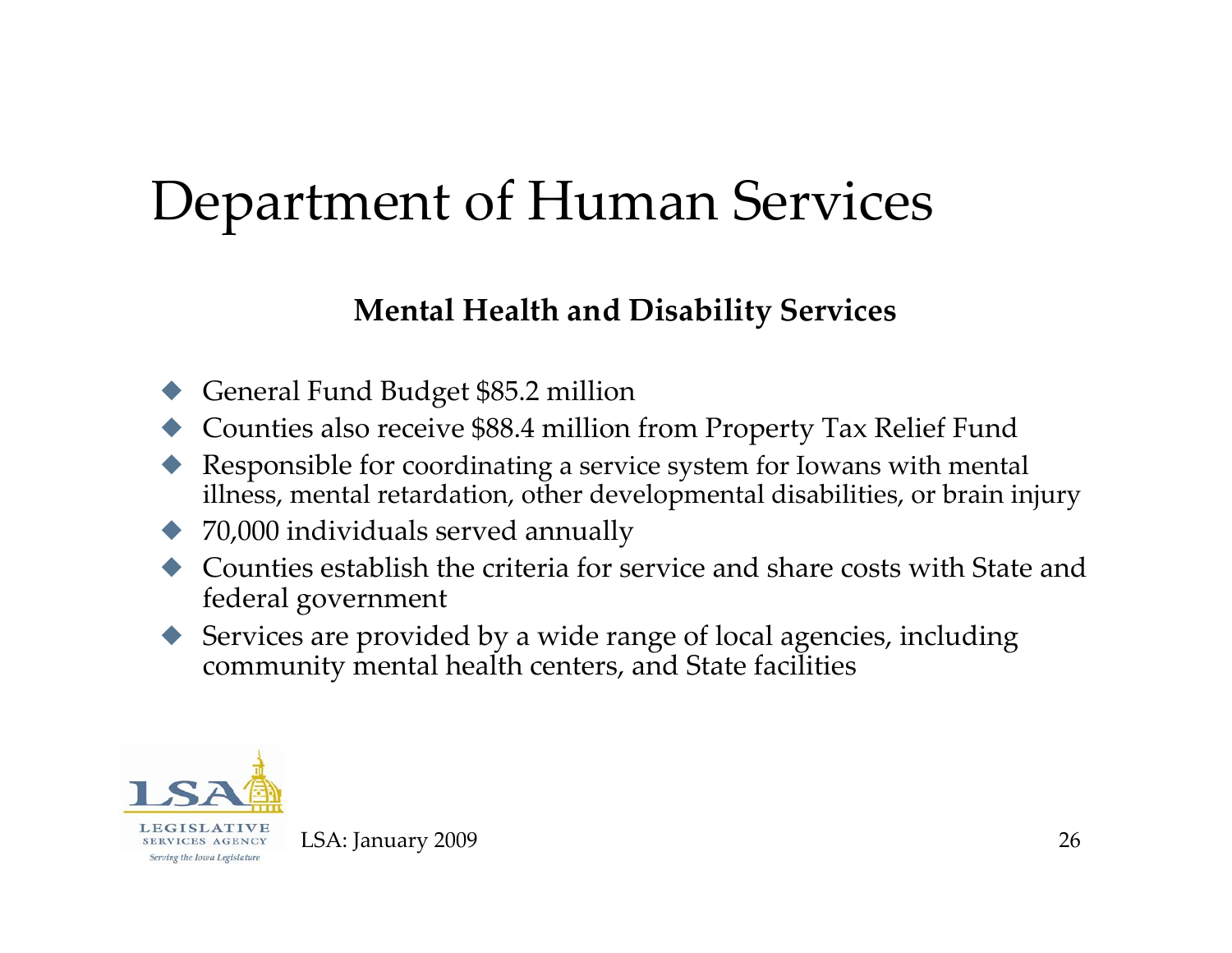### **Mental Health Institutes Clarinda, Cherokee, Independence, Mt. Pleasant**

- $\blacklozenge$ General Fund Budget \$27.1 million
- $\blacklozenge$  Responsibilities:
	- Provide psychiatric care for Iowans needing mental health treatment including specialized mental health services
	- Treatment provided is for substance abuse, dual diagnosis treatment for substance abuse and mental illness, psychiatric medical institute for children, and long term psychiatric care for the elderly
- $\blacktriangleright$  2,126 people served in FY 2008
- $\blacklozenge$ ◆ 77.0% of the people served were involuntarily committed

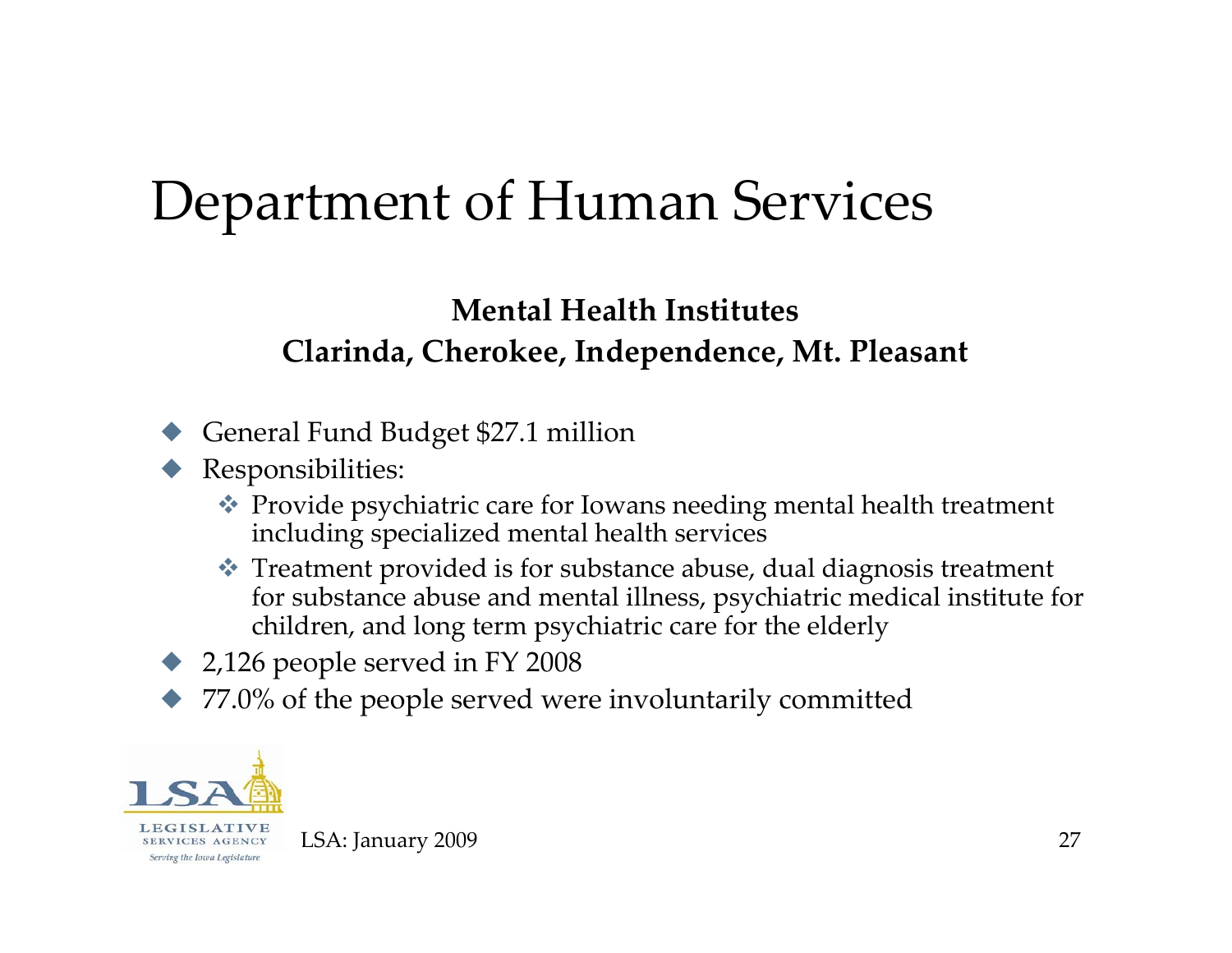#### **State Resource Centers Glenwood and Woodward**

- ◆ General Fund Budget \$32.6 million
- **Responsibilities:** 
	- Provide treatment and outreach services to people with mental retardation and other developmental disabilities
	- Ultimate goal is to move everyone back to their community
- $\leftrightarrow$  620 residents in FY 2008
	- **❖ 356 living at Glenwood**
	- 264 living at Woodward
- ◆ Nearly all residents have been denied admission to community-based providers

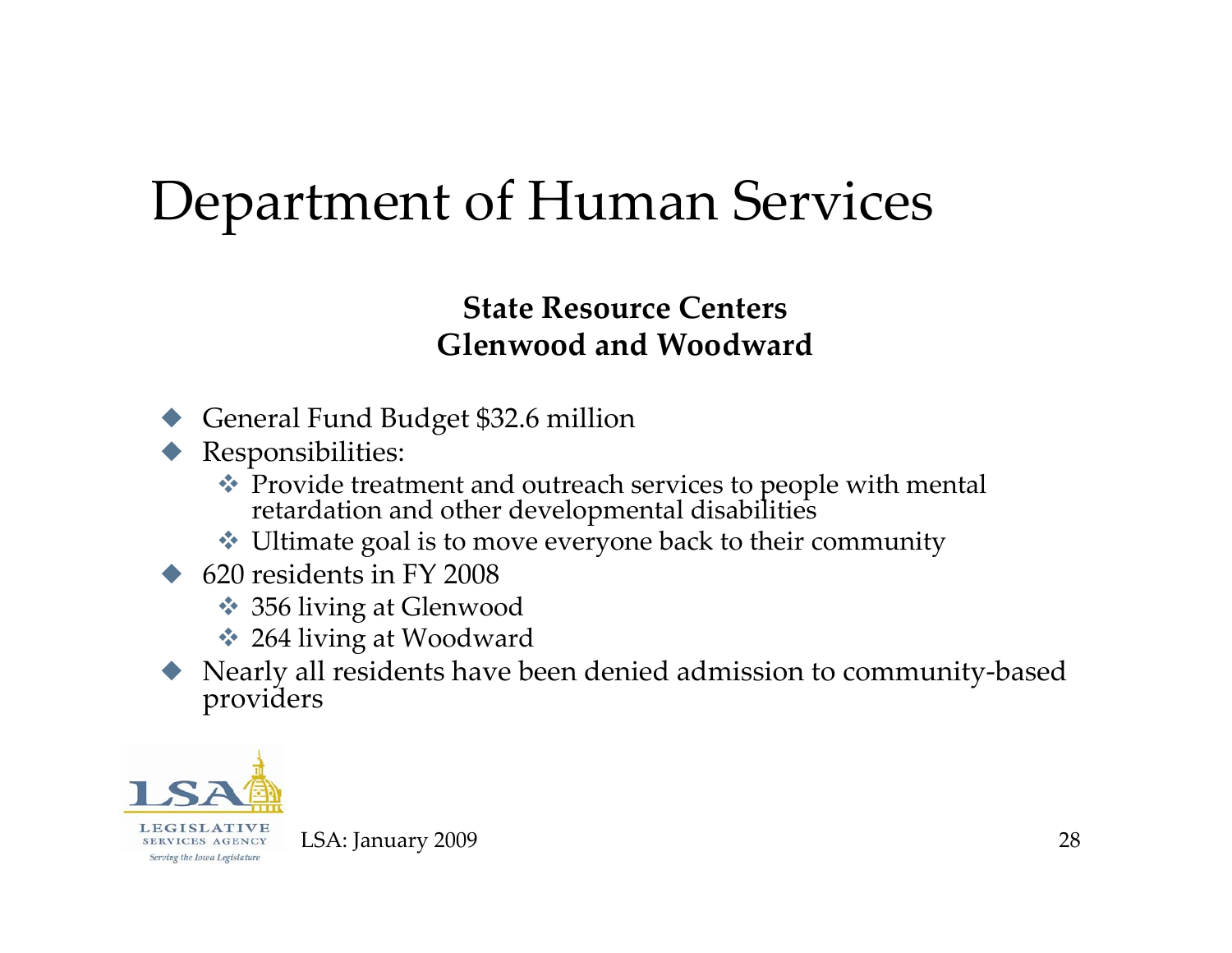#### **Civil Commitment Unit for Sex Offenders (CCUSCO) at Cherokee**

- ◆ General Fund Budget \$6.9 million
- Responsibilities:
	- Provides <sup>a</sup> secure, long‐term, and highly structured setting to treat sexually violent predators who have served their prison term
	- Offenders were found in <sup>a</sup> separate civil trial that they were likely to commit further violent sexual offenses
- ◆ At the end of FY 2008 there were 74 patients, all of them court-ordered
- $\blacklozenge$  The program generally adds 5 to 10 patients a year
- X No patient has ye<sup>t</sup> completed all five <sup>p</sup>hases of the treatment program but five residents are currently in the fifth <sup>p</sup>hase

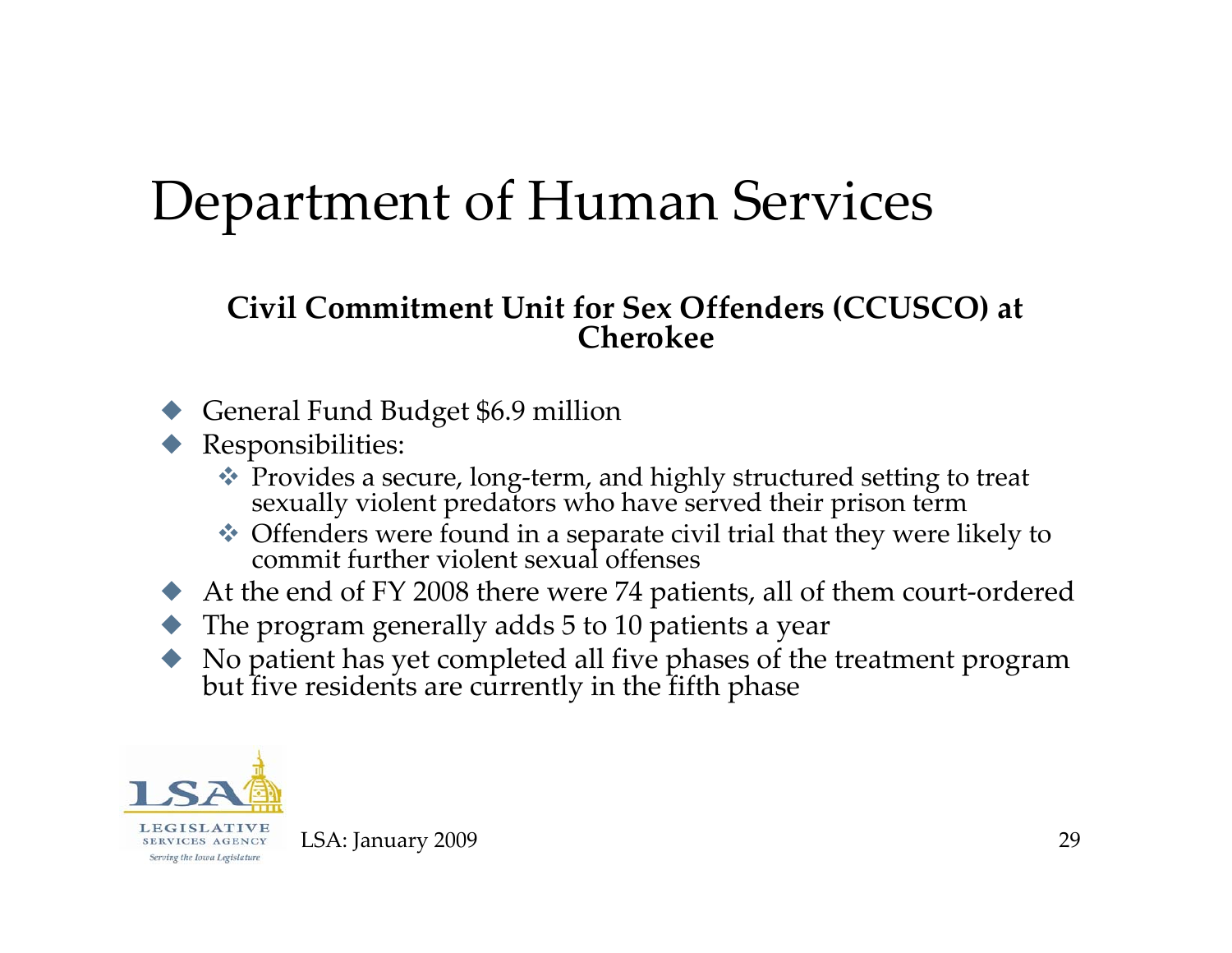More information at: <http://dhs.iowa.gov/> and <http://www.ime.state.ia.us/>



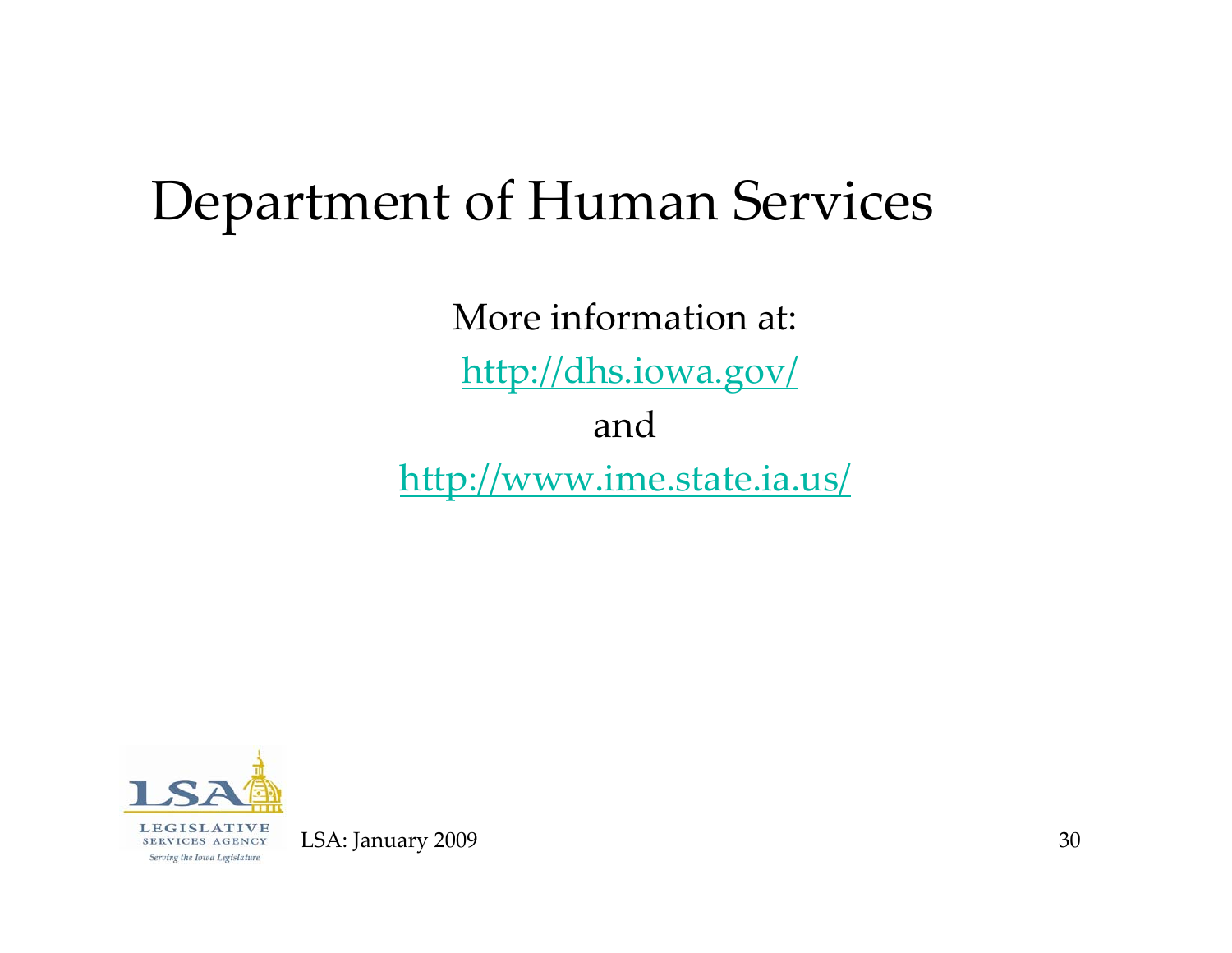# Department of Veterans Affairs

#### $\blacklozenge$ Department of Veterans Affairs:

- ؞ General Fund FY 2009 appropriation: \$1.9 million
- 參 The Department of Veterans Affairs provides administration for State programs for veteran benefits and assistance with applications for federal programs.
- State Programs include:
	- O Injured Veterans Grant
	- OVietnam Conflict Bonus
	- **County Grant**
	- O War Orphans Education Assistance
	- OVariety of assistance from earnings of the Veterans Trust Fund
	- O Home Ownership (administered by the Iowa Finance Authority)
- Office is located at Camp Dodge and also operates the Veterans Cemetery near Van Meter in Dallas County.
- $\blacklozenge$ More information is available at <https://www.iowava.org/index.html> for the Department of Veterans Affairs.

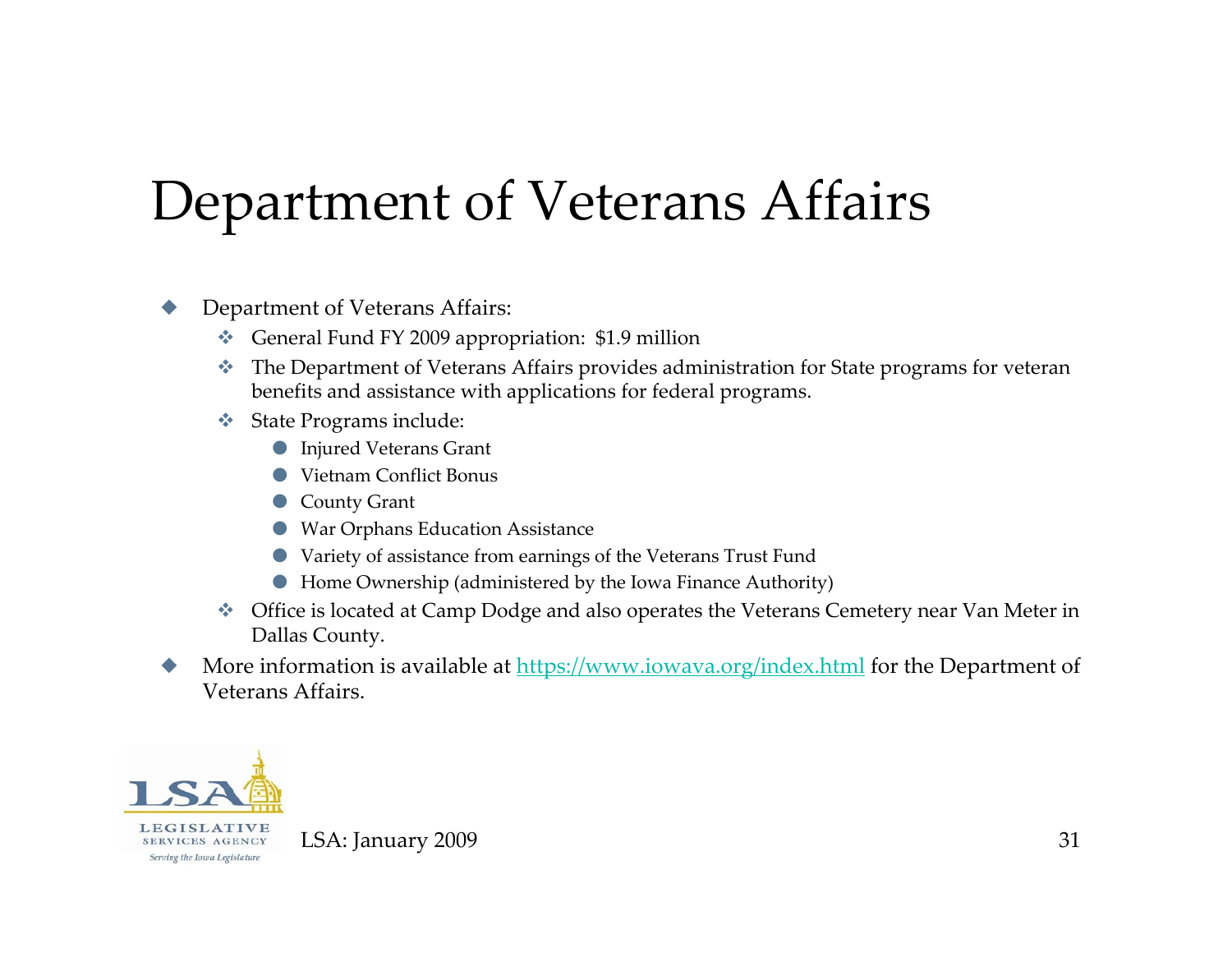# Iowa Veterans Home

#### $\blacklozenge$ Iowa Veterans Home:

- General Fund FY 2009 original appropriation: \$14.9 million
- Established in 1887 as the Iowa Soldiers' Home with an annual operating budget of \$25,000.
- Located in Marshalltown on 137 acres.
- Provides residential and nursing care with <sup>a</sup> current <sup>755</sup> bed capacity.
- Net budgeted, with \$14.9 million (18.8%) of the \$79.3 million of the operating budget from the State appropriation.
- \$100.0+ million Master Plan underway, with 35.0% State funds and 65.0% federal funding.
- $\blacklozenge$ More information is available at <u>[http://ivh.iowa.gov](http://ivh.iowa.gov/)</u> for the Iowa Veterans Home.

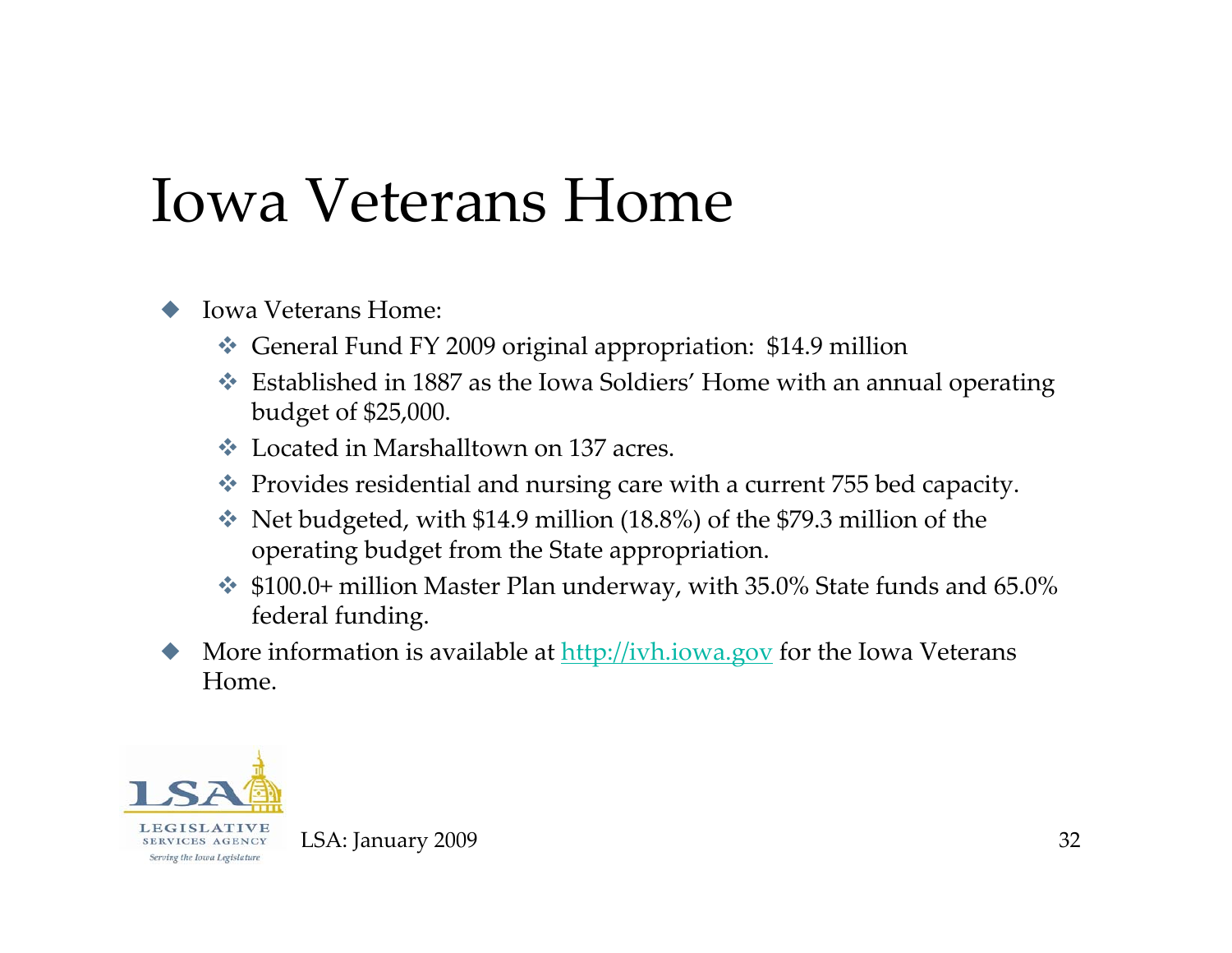# Budget Reductions

- $\blacklozenge$  Two rounds of budget reductions
- $\blacklozenge$  First round of 3.0% administrative savings offered as follows:
	- ◆ DHS of \$5.8 million
	- **☆ DPH of \$500,000**
	- Elder Affairs by \$165,000
	- Veterans Affairs by \$37,312
	- Veterans Home \$488,449
- Strategies used to find first round of savings were to capture<br>funds from vacant positions and benefits, a hiring freeze, and funds from vacant positions and benefits, a hiring freeze, and review of all non-personnel costs including information technology, postage, travel, food, utilities, audit costs, maintenance, contracts, etc.

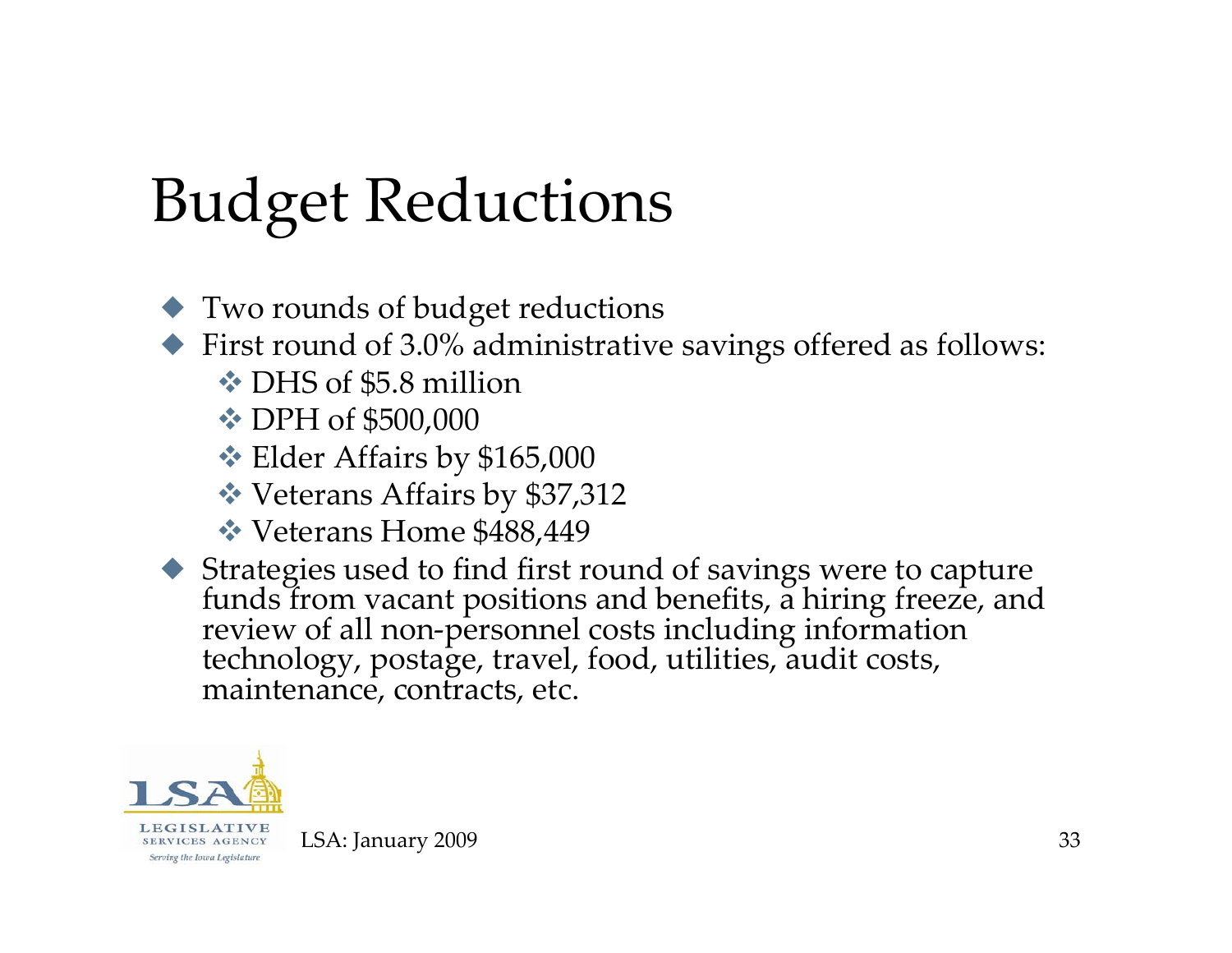# Budget Reductions

- $\blacklozenge$  Round two of budget reductions was a 1.5% acrossthe‐board cut.
	- Elder Affairs General Fund budget reduced by \$83,342
	- DPH General Fund budget reduced by \$418,018
	- DHS General Fund budget reduced by \$19,688,268
	- Veterans Affairs General Fund budget reduced by \$19,364
	- Veterans Home General Fund budget reduced by \$255,774
	- Veterans Assistance Programs \$39,166